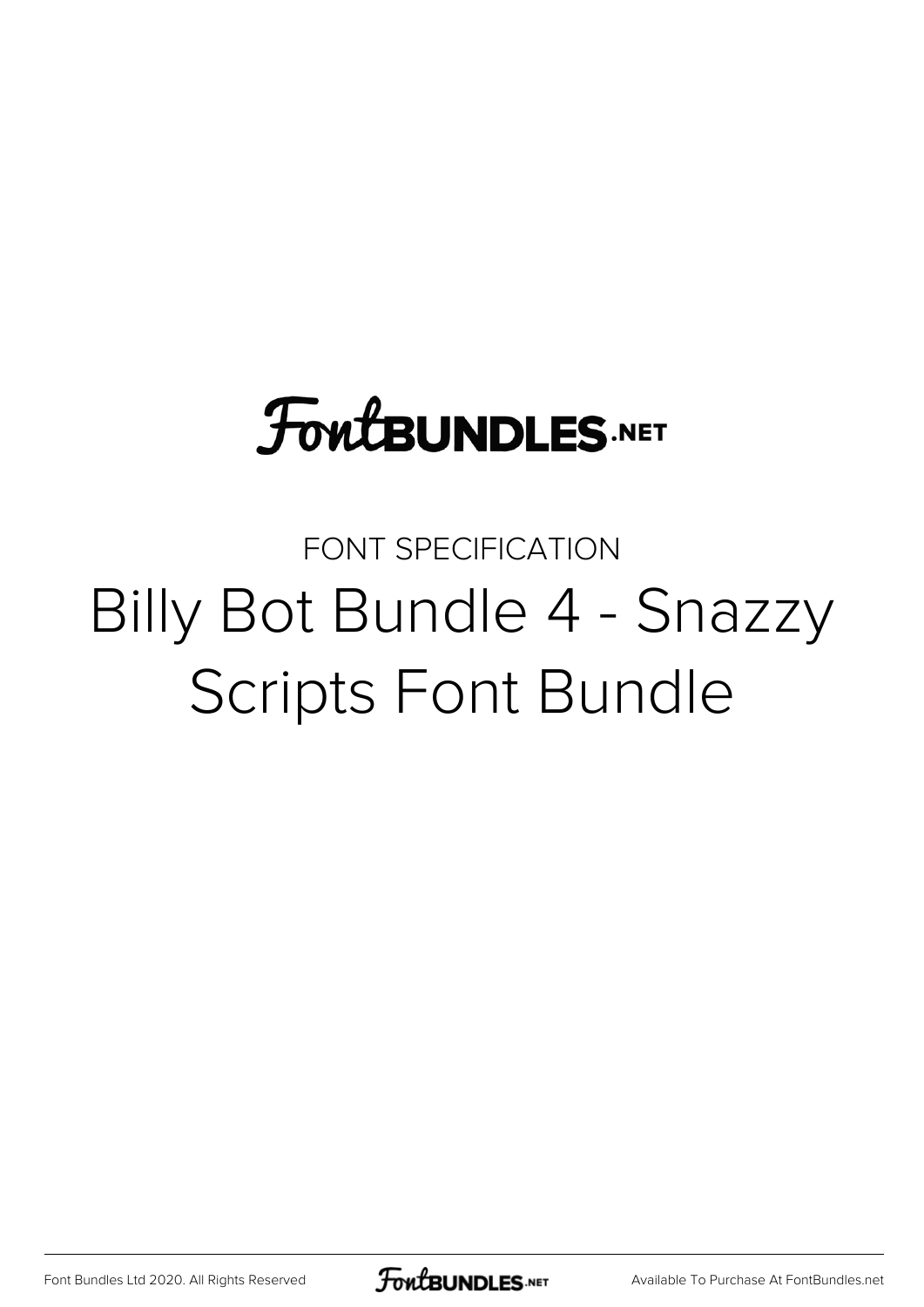#### Bobbles Bold - Bold

**Uppercase Characters** 

ABCDEFGHIJKLM NOPQRISTUVWX43

Lowercase Characters

abcdefghijklmnop

**Numbers** 

0123456789

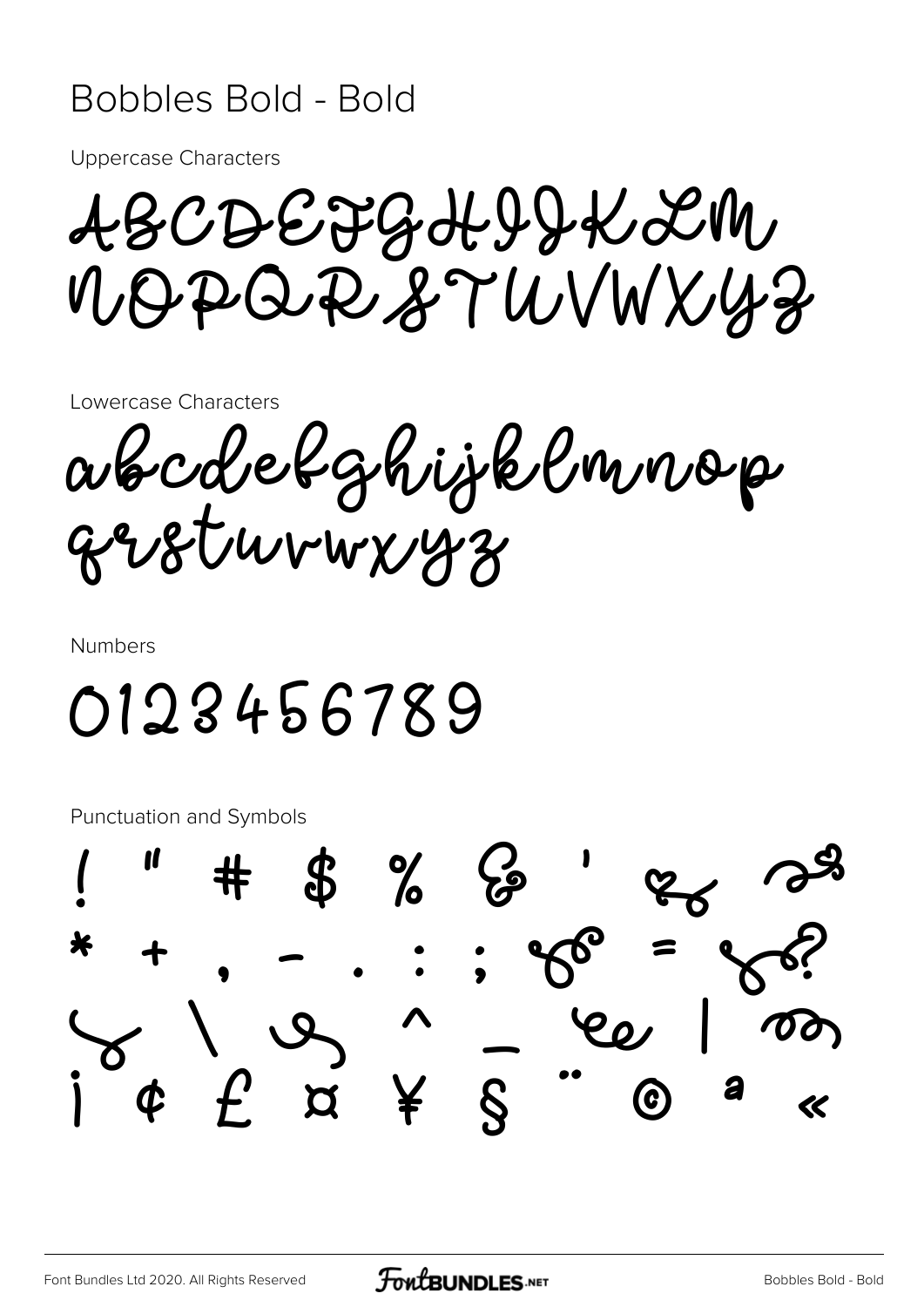

**À Á Â Ã Ä Å Æ Ç È É Ê Ë Ì Í Î Ï Ñ Ò Ó Ô Õ Ö × Ø Ù Ú Û Ü Ý Þ ß à á â ã ä å æ ç è é ê ë ì í**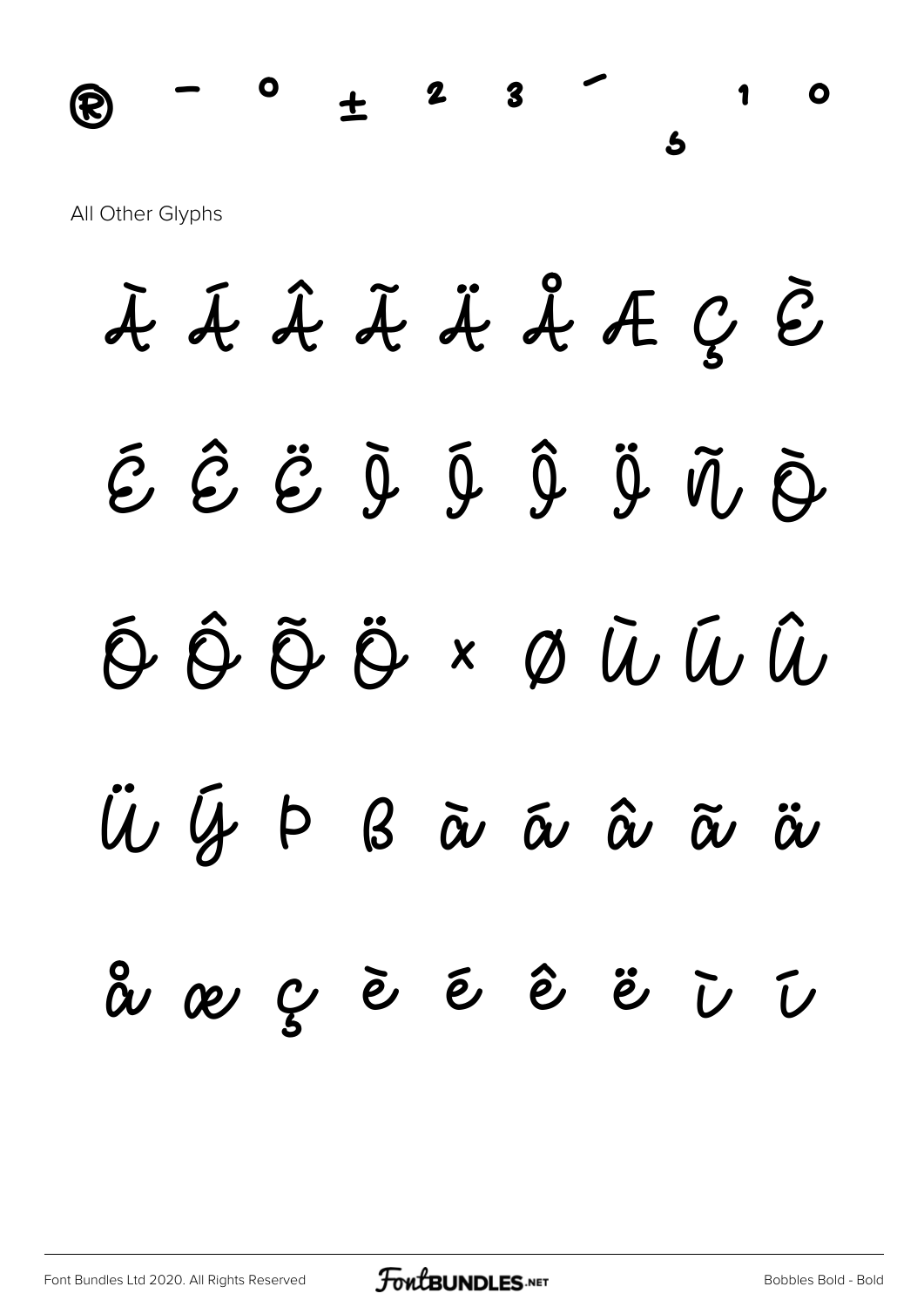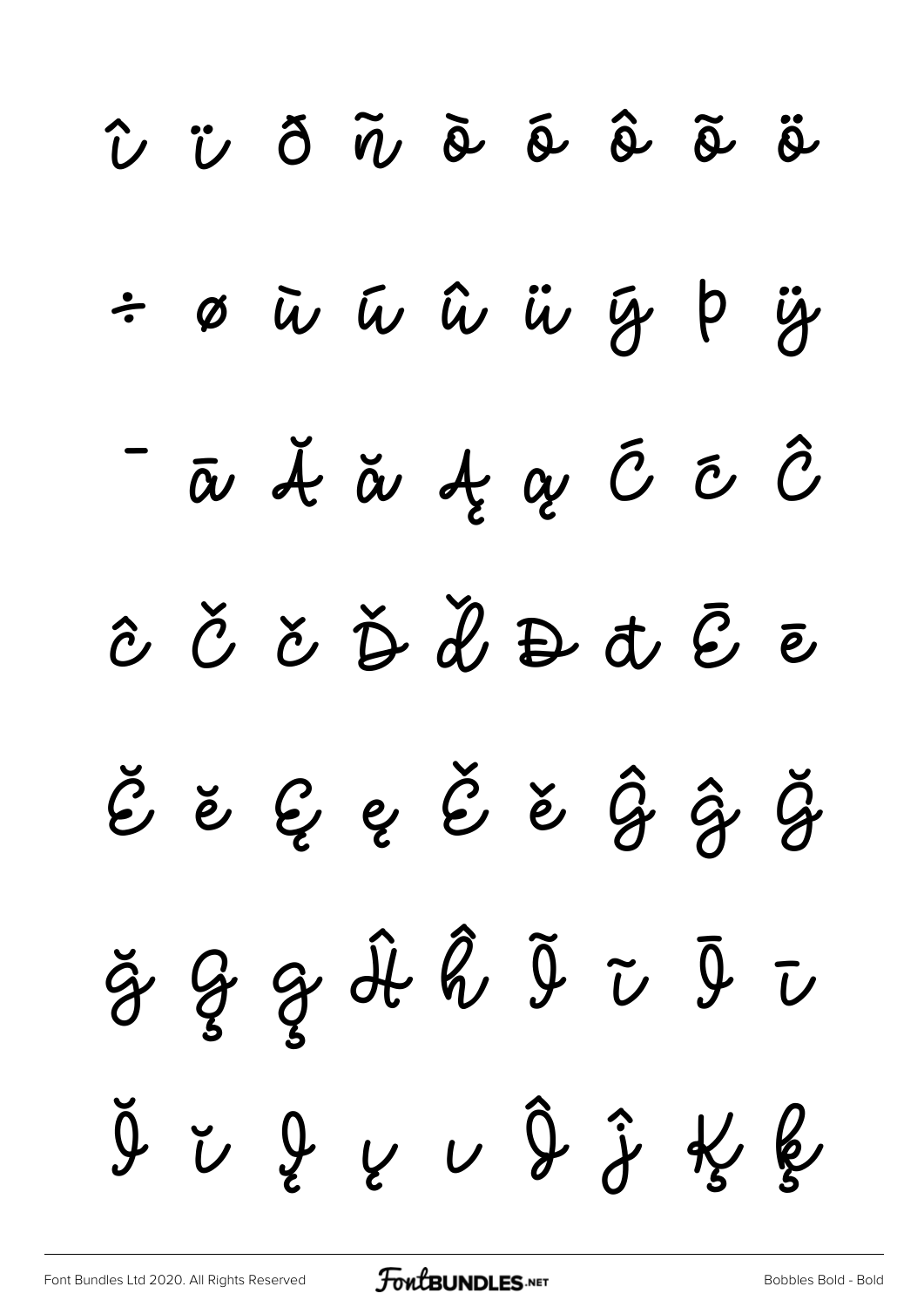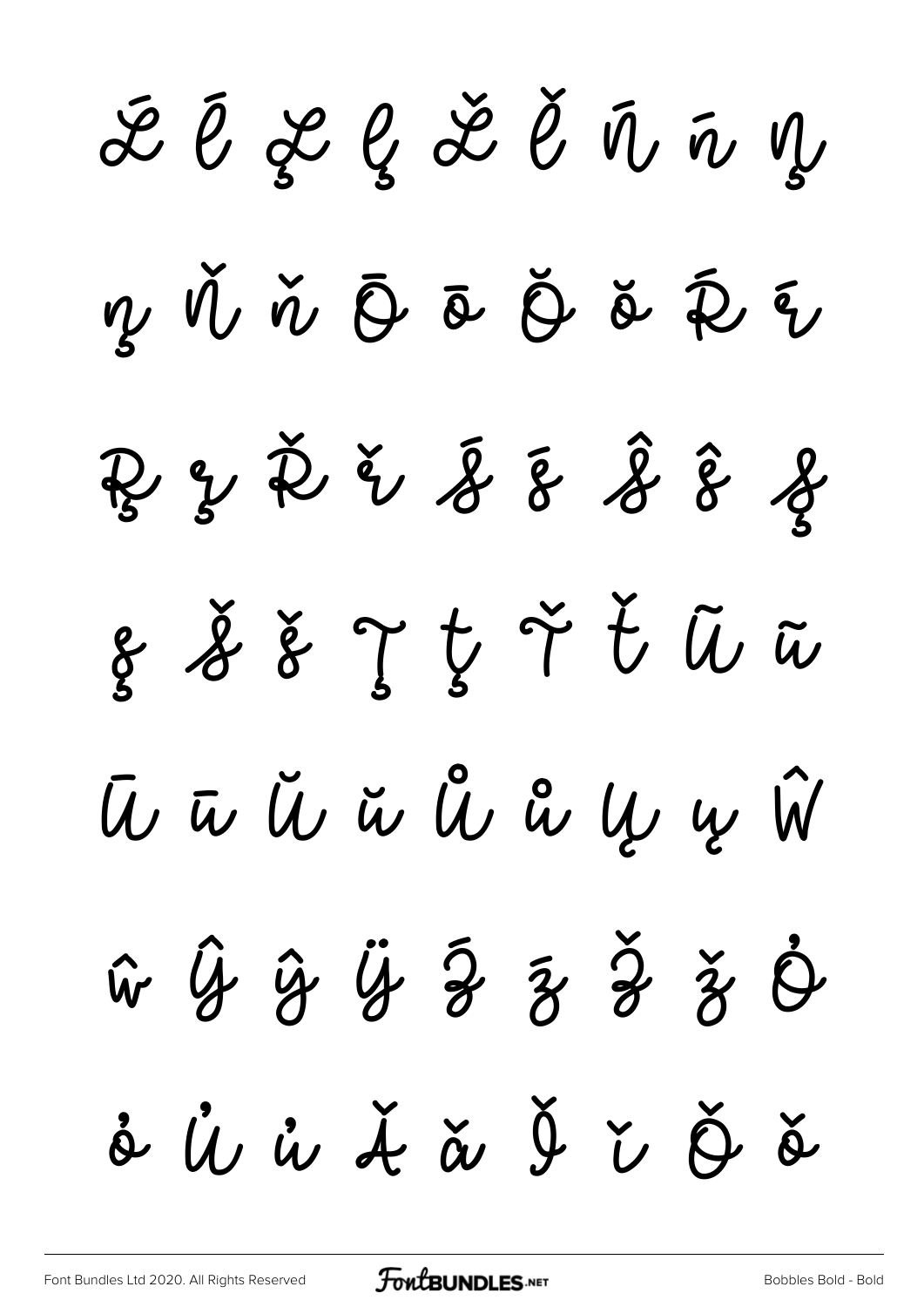Ŭ ŭ ĝ ğ k k Q e j G G J H H H A a G  $\dot{\theta}$   $\bar{\theta}$   $\bar{\theta}$  $rac{\dot{\mathbf{c}}}{\mathbf{s}}$  $220$ €  $\overline{\mathbf{c}}$ 

dd ee blggllmmmnoopp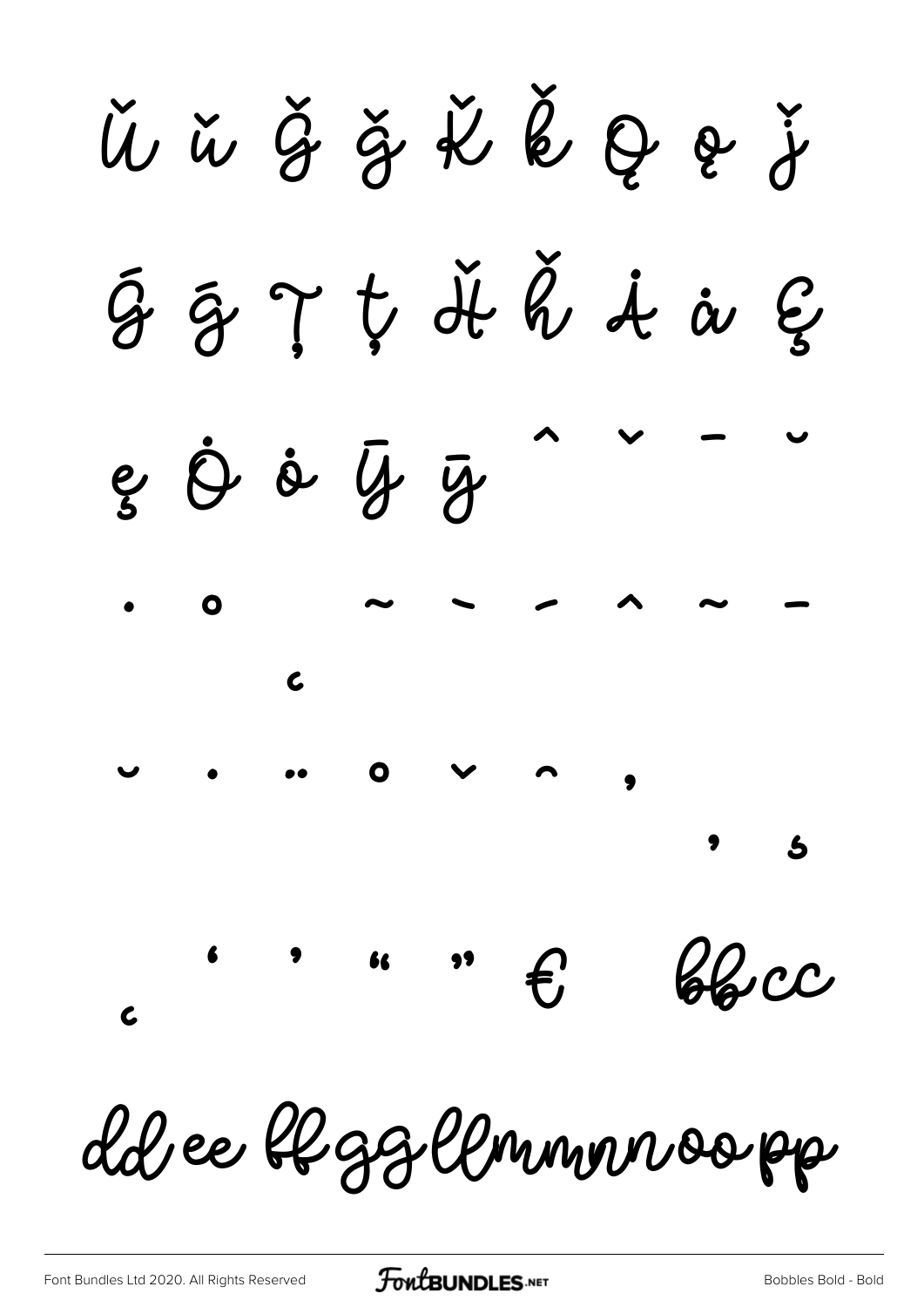W 88 tt 38 1

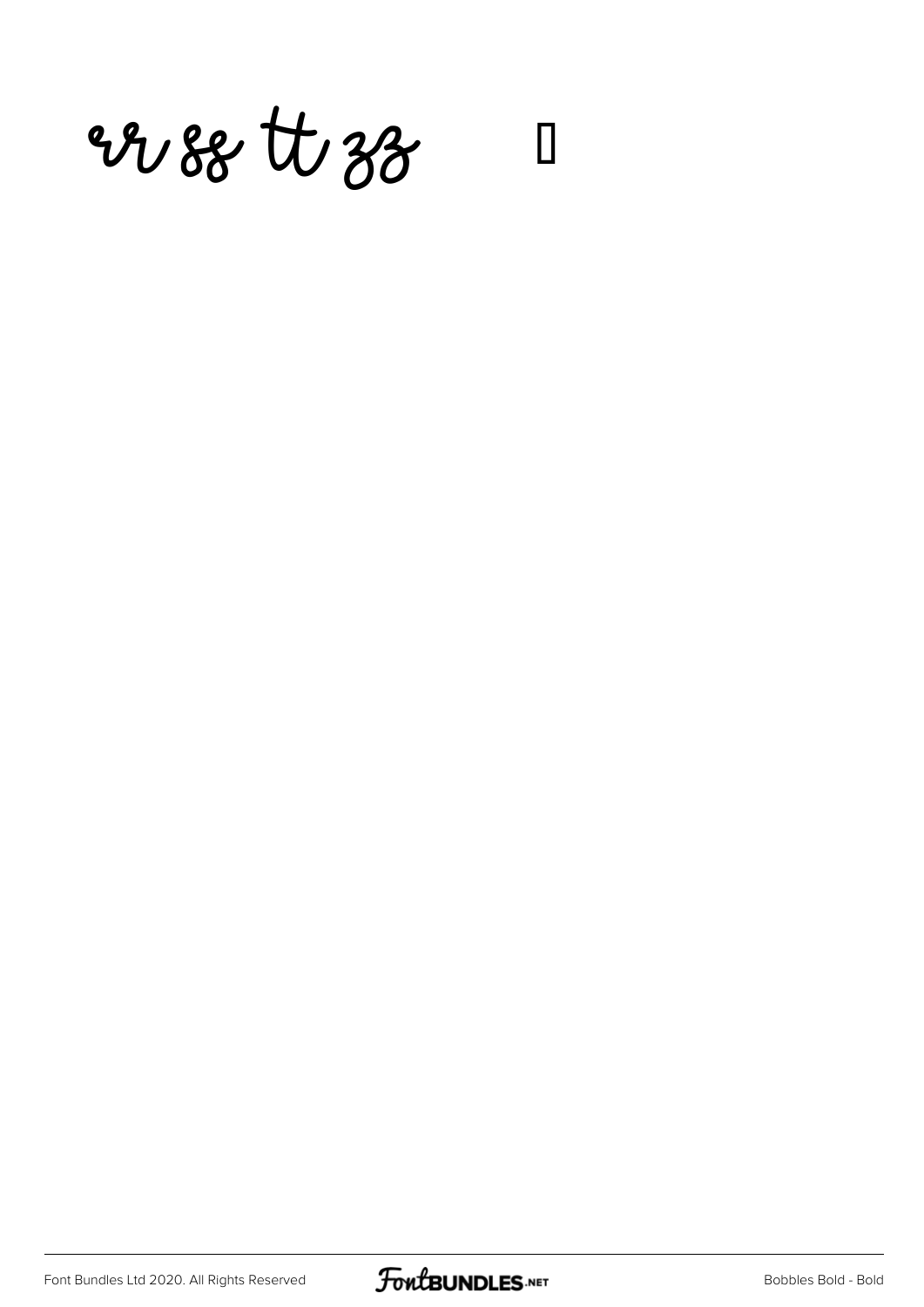#### Allegory - Regular

**Uppercase Characters** 

 $\mathcal{A}$  of  $\mathcal{B}$   $\mathcal{C}$  of  $\mathcal{G}$  of  $\mathcal{H}$   $\mathcal{D}$  of  $\mathcal{A}$   $\mathcal{L}$   $\mathcal{D}$   $\mathcal{M}$   $\mathcal{N}$   $\mathcal{D}$   $\mathcal{P}$ 6 2 2 7 2 1 W 2 4 3

Lowercase Characters

abcdefghijklmnopgrotuvwx  $\mathcal{X}^2$ 

**Numbers** 

0123456789

Punctuation and Symbols



All Other Glyphs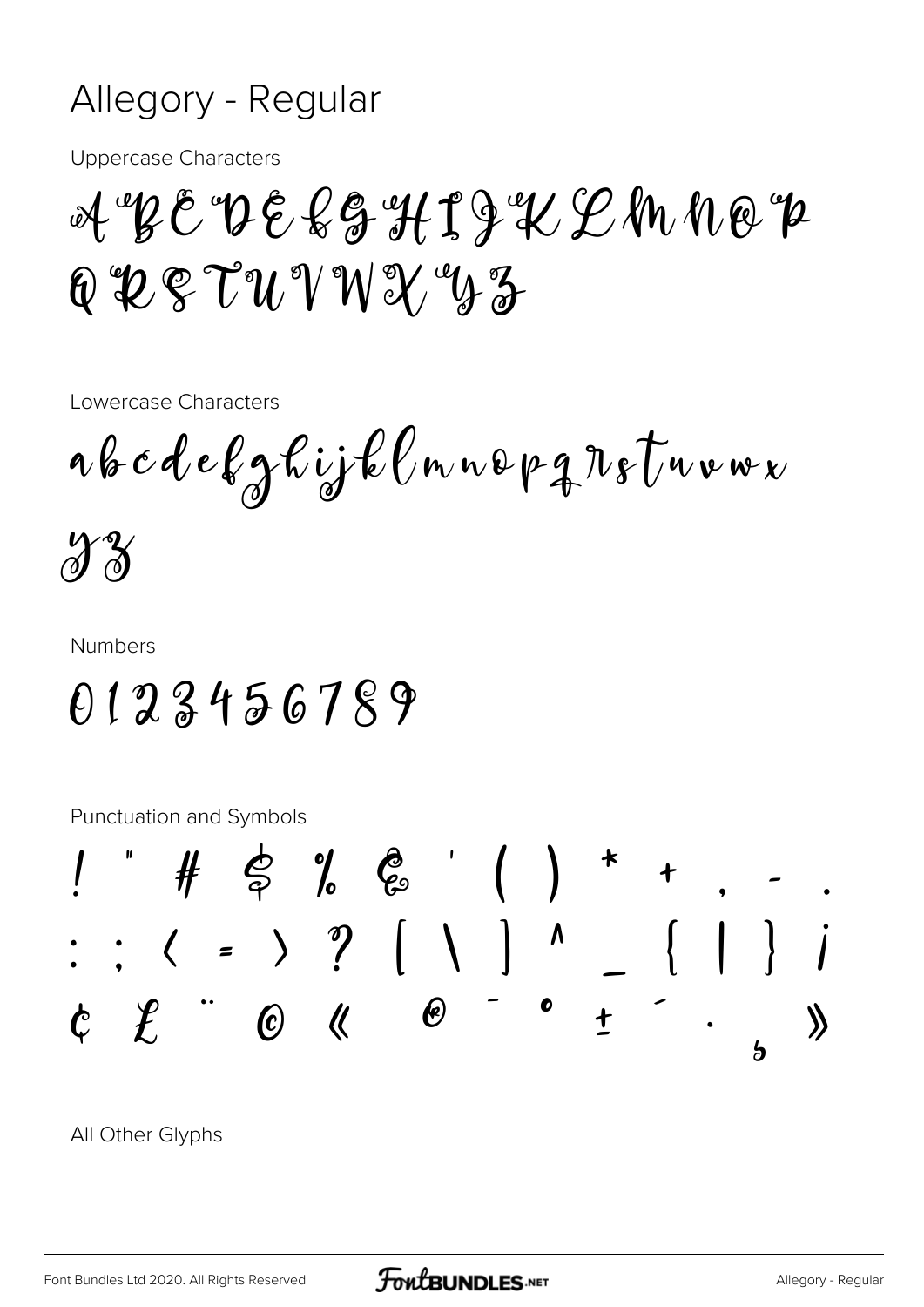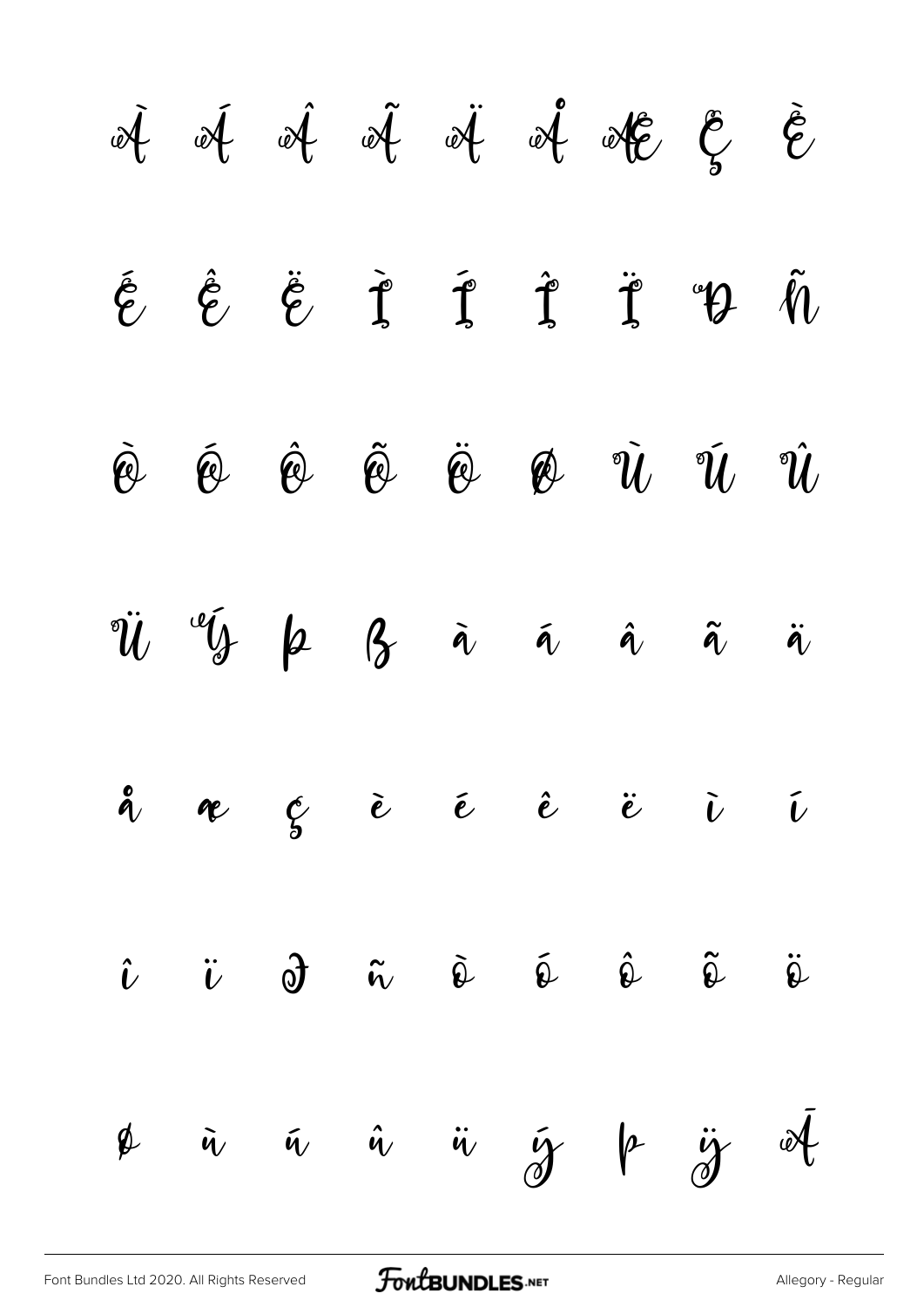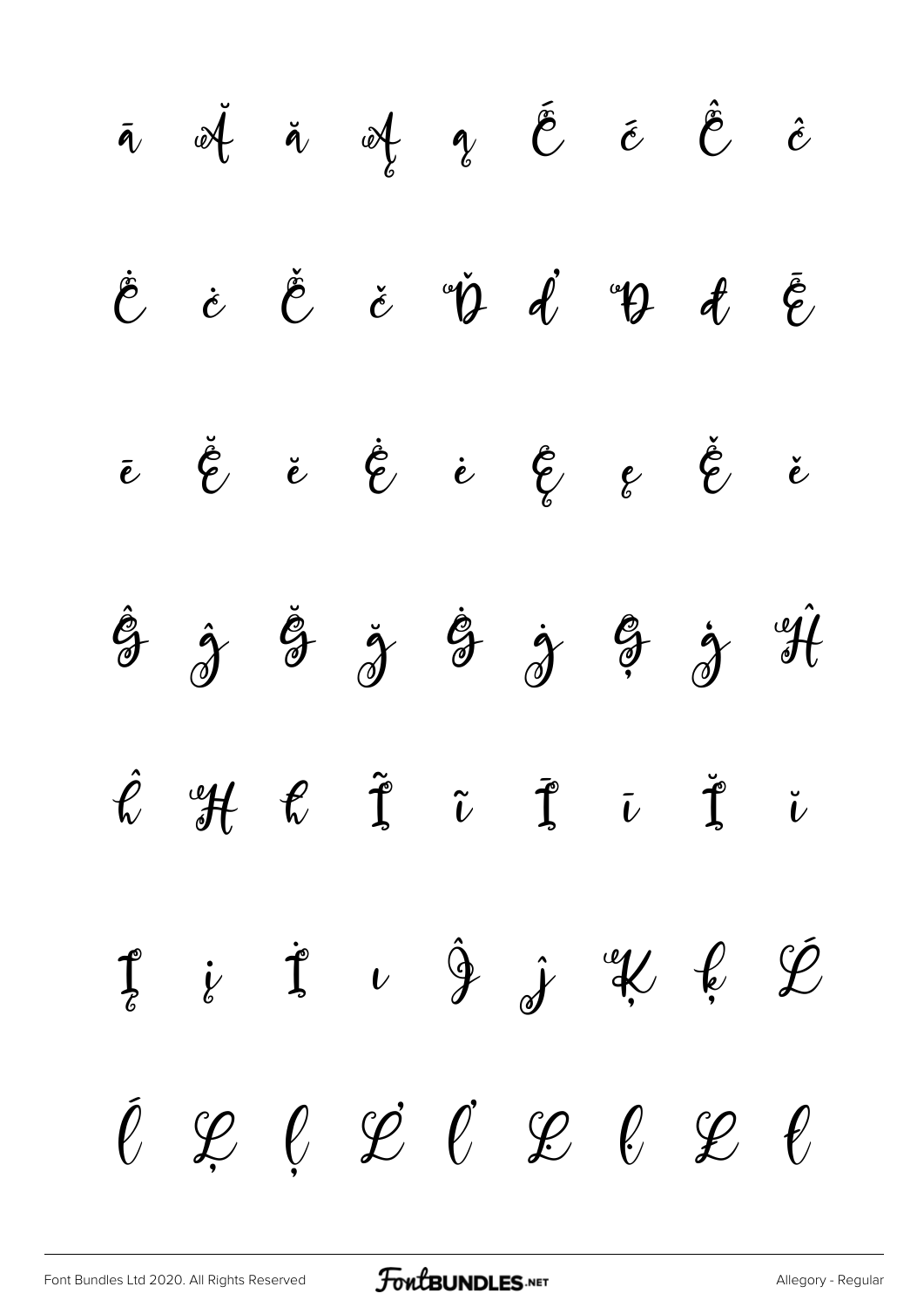|  | $\begin{array}{ccccccccccccccccc} \tilde{m} & \tilde{m} & \tilde{m} & \tilde{m} & \tilde{m} & \tilde{m} & \tilde{m} & \tilde{m} & \tilde{m} & \tilde{m} & \tilde{m} & \tilde{m} & \tilde{m} & \tilde{m} & \tilde{m} & \tilde{m} & \tilde{m} & \tilde{m} & \tilde{m} & \tilde{m} & \tilde{m} & \tilde{m} & \tilde{m} & \tilde{m} & \tilde{m} & \tilde{m} & \tilde{m} & \tilde{m} & \tilde{m} & \tilde{m}$ |  |  |  |
|--|----------------------------------------------------------------------------------------------------------------------------------------------------------------------------------------------------------------------------------------------------------------------------------------------------------------------------------------------------------------------------------------------------------|--|--|--|
|  | $\check{\rho}$ $\acute{\varphi}$ $\mathring{\varphi}$ $\acute{\varphi}$ $\acute{\varphi}$ $\acute{\varphi}$ $\acute{\varphi}$ $\ddot{\varphi}$ $\ddot{\varphi}$                                                                                                                                                                                                                                          |  |  |  |
|  | $\check{\mathfrak{P}} \check{\mathfrak{h}} \check{\mathfrak{F}} \check{\mathfrak{F}} \check{\mathfrak{F}} \hat{\mathfrak{F}} \check{\mathfrak{F}} \check{\mathfrak{F}} \check{\mathfrak{F}}$                                                                                                                                                                                                             |  |  |  |
|  | $\begin{array}{ccccccccc}\xi&\zeta&\zeta&\check{v}&\check{t}&\check{v}&\check{u}&\check{u}\end{array}$                                                                                                                                                                                                                                                                                                   |  |  |  |
|  | $\bar{u}$ ā $\dot{u}$ ä $\mathring{u}$ å $\mathring{u}$ å $\mathring{u}$ ä                                                                                                                                                                                                                                                                                                                               |  |  |  |
|  | $\psi$ $\hat{W}$ $\hat{w}$ $\hat{y}$ $\hat{y}$ $\hat{y}$ $\hat{y}$ $\hat{z}$ $\hat{z}$                                                                                                                                                                                                                                                                                                                   |  |  |  |
|  | $\dot{\mathcal{X}}$ $\ddot{\mathcal{Y}}$ $\dot{\mathcal{Y}}$ $\dot{\mathcal{Y}}$ $\dot{\mathcal{Y}}$ $\dot{\mathcal{Y}}$ $\dot{\mathcal{Y}}$                                                                                                                                                                                                                                                             |  |  |  |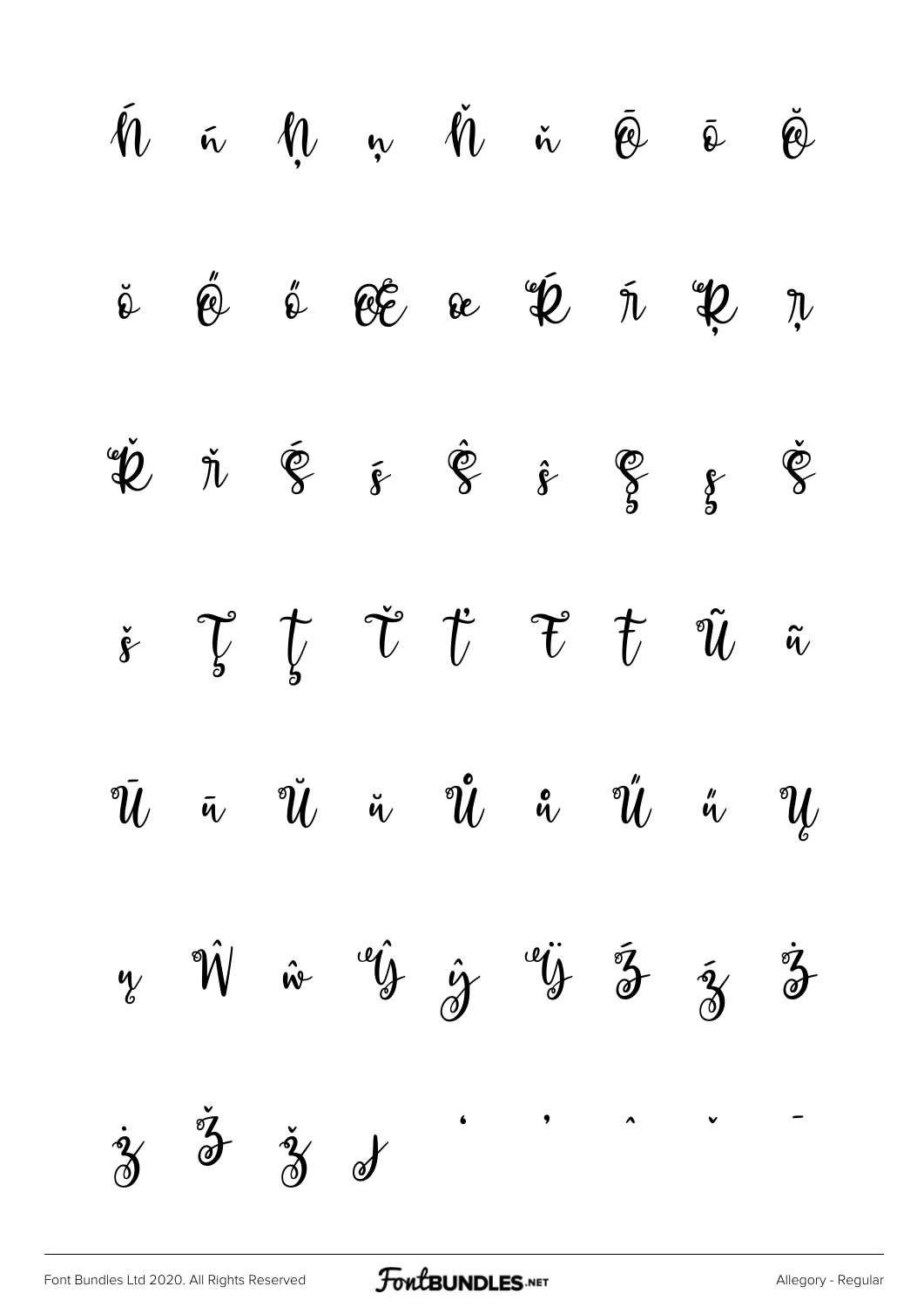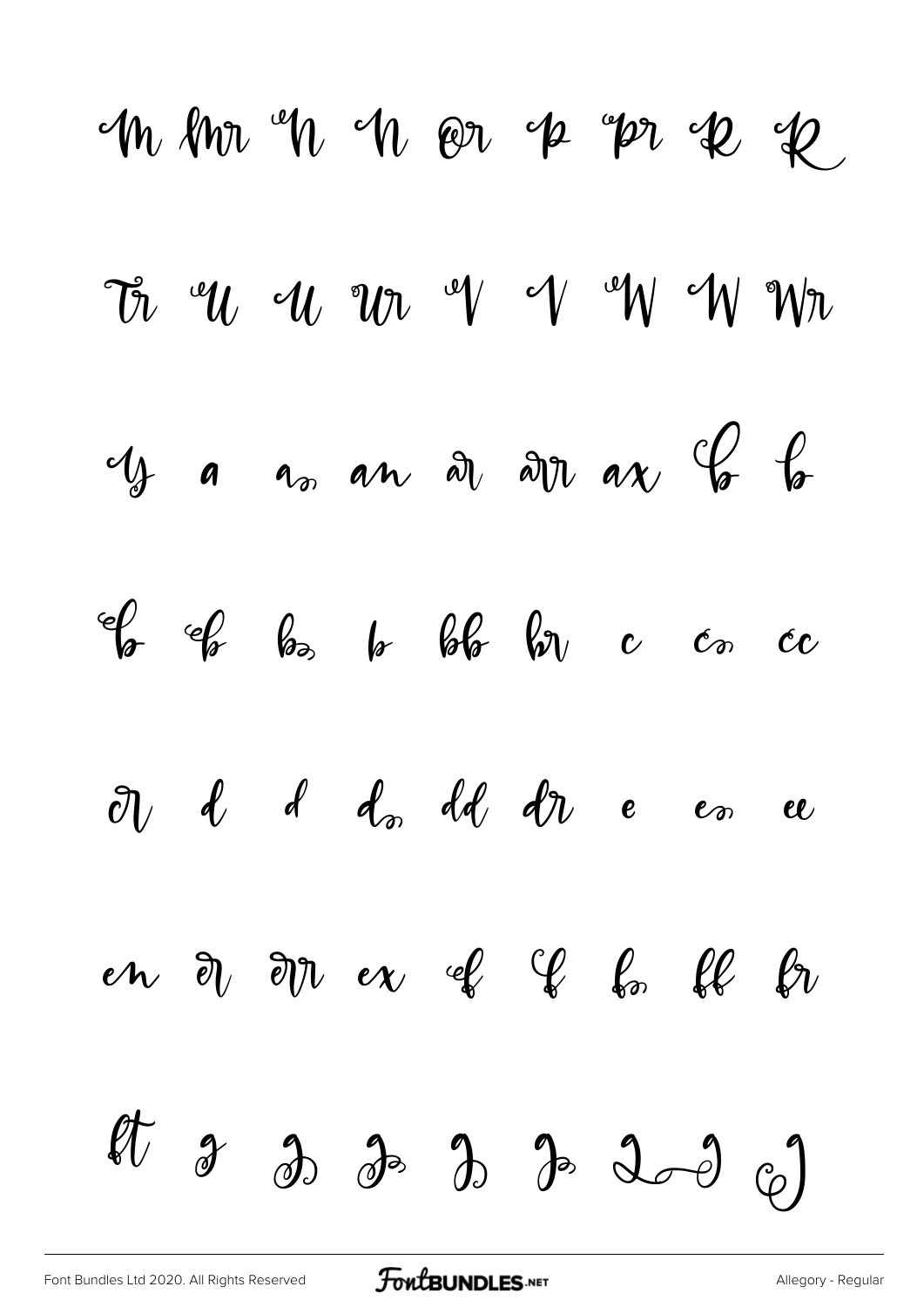33 
$$
n
$$
  $n$   $n$   $n$   $n$   $n$   $n$   $n$   $n$   $n$   $n$   $n$   $n$   $n$   $n$   $n$   $n$   $n$   $n$   $n$   $n$   $n$   $n$   $n$   $n$   $n$   $n$   $n$   $n$   $n$   $n$   $n$   $n$   $n$   $n$   $n$   $n$   $n$   $n$   $n$   $n$   $n$   $n$   $n$   $n$   $n$   $n$   $n$   $n$   $n$   $n$   $n$   $n$   $n$   $n$   $n$   $n$   $n$   $n$   $n$   $n$   $n$   $n$   $n$   $n$   $n$   $n$   $n$   $n$   $n$   $n$   $n$   $n$   $n$   $n$   $n$   $n$   $n$   $n$   $n$   $n$   $n$   $n$   $n$   $n$   $n$   $n$   $n$   $n$   $n$   $n$   $n$   $n$   $n$   $n$   $n$   $n$   $n$   $n$   $n$   $n$   $n$   $n$   $n$   $n$   $n$   $n$   $n$   $n$   $n$   $n$   $n$   $n$   $n$   $n$   $n$   $n$   $n$   $n$   $n$   $n$   $n$   $n$   $n$   $n$   $n$   $n$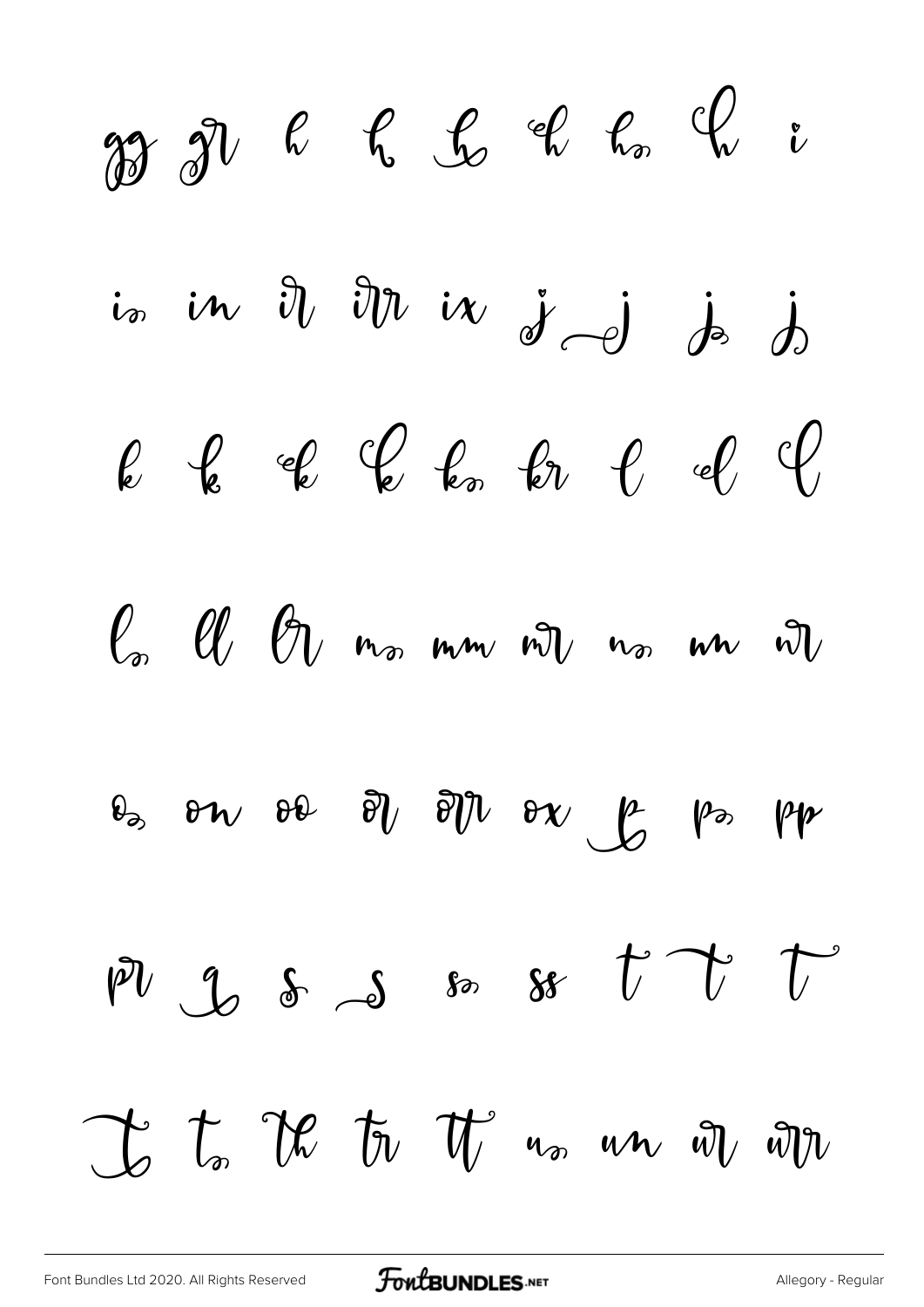$ux$   $v$   $v$   $w$   $w$   $w$   $w$   $y$   $x$   $x_0$   $y$ 6) Jo J J J Jo J J J T  $e\hat{w}$  in  $\hat{w}$  on  $w\hat{w}$  )  $\qquad e$   $\qquad c$   $\qquad d\hat{w}$ 

 $\Box$ 

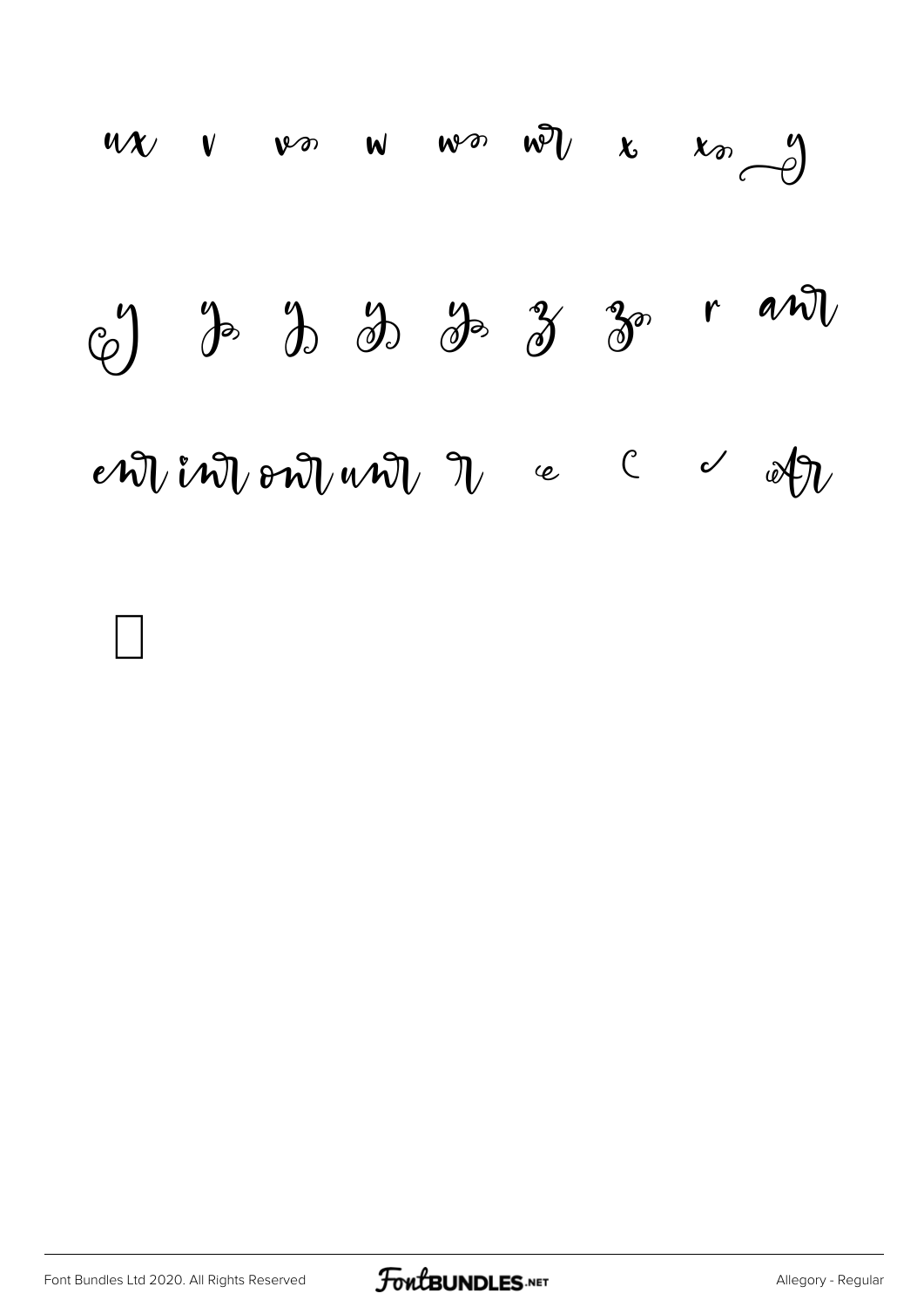#### Bobbles Light - Light

**Uppercase Characters** 

ABCDEJGHIJKLM VOPQR STUVWX43

Lowercase Characters

abcdefghijklmnop BERGMANNAZ

**Numbers** 

0123456789

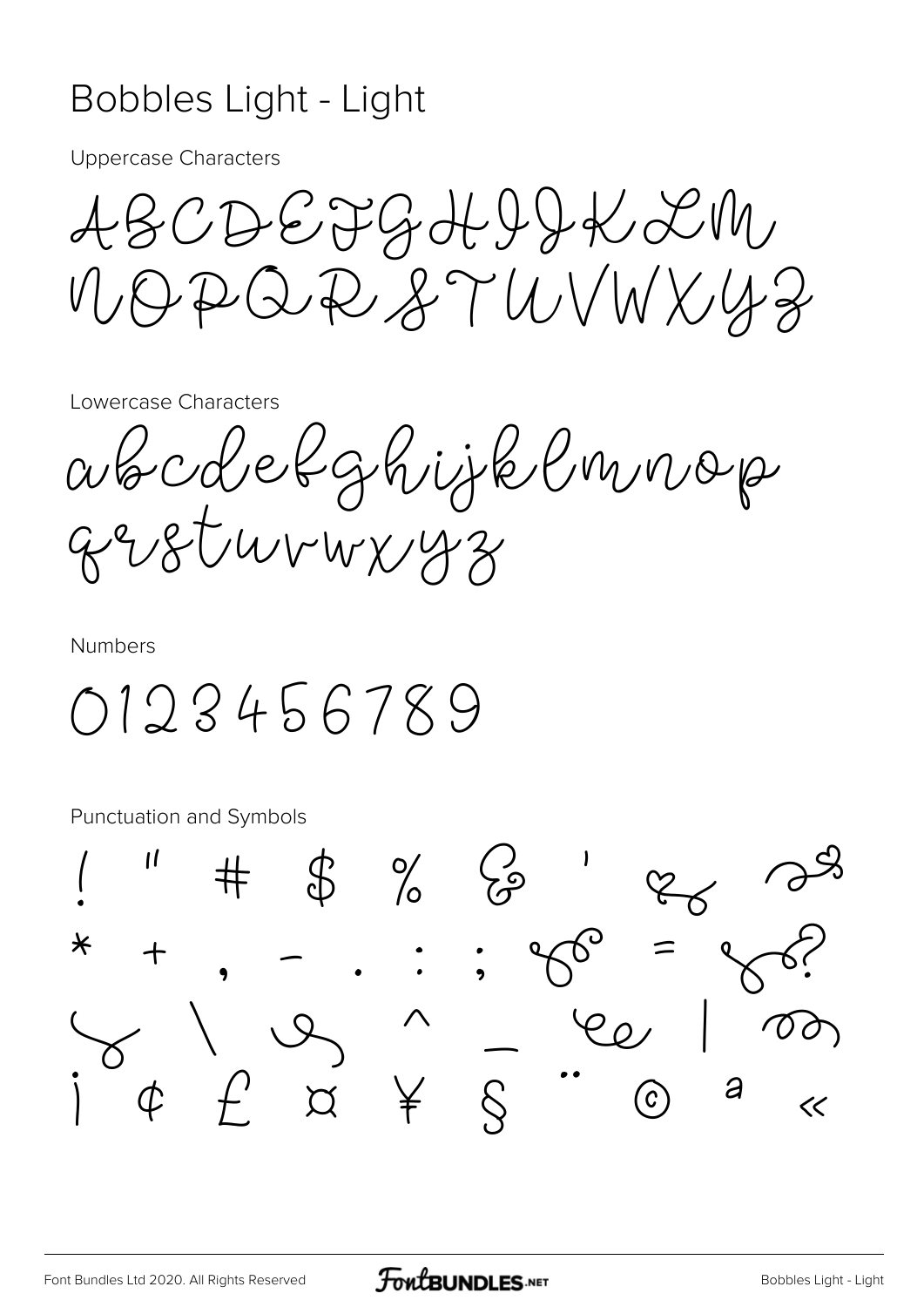

Ó Ô Õ Ö × Ø Ù Ú Û

U Ý Þ B à á v â ã ü

å æ ç è é ê ë ì í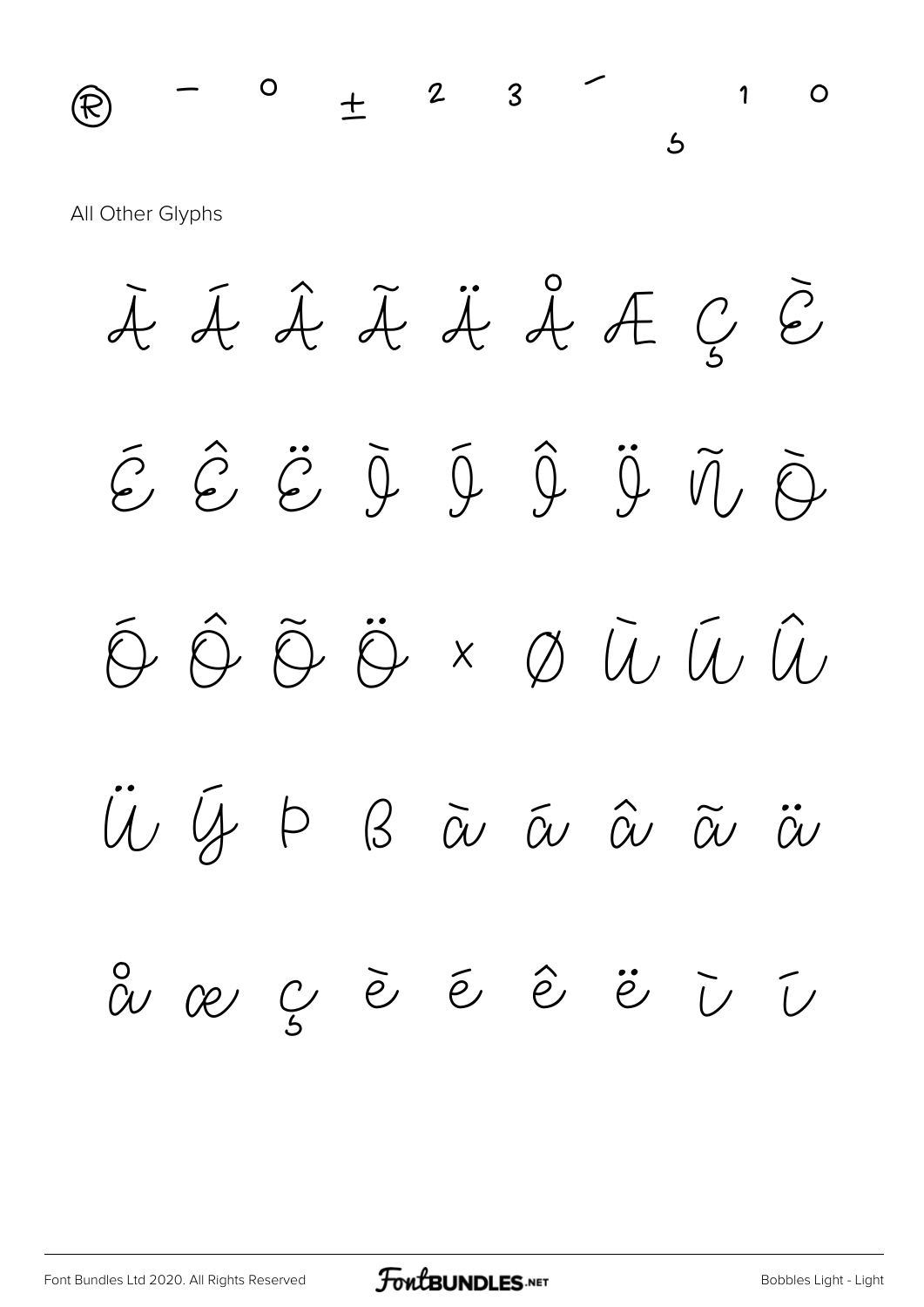$\hat{U}$   $\ddot{U}$   $\eth$   $\ddot{\theta}$   $\ddot{\theta}$   $\ddot{\theta}$   $\ddot{\theta}$   $\ddot{\theta}$ ÷ ø ū ū û ü ÿ þ ÿ - a  $\breve{\alpha}$  a  $\breve{\alpha}$  d  $\alpha$  O O O  $\begin{array}{ccc} \tilde{c} & \check{c} & \check{c} & \check{\Phi} & \check{\mathcal{U}} & \mathbb{D} & \check{\sigma} & \bar{\mathcal{C}} & \bar{\mathcal{C}} \end{array}$  $\check{\mathcal{E}}$   $\check{\mathcal{E}}$   $\check{\mathcal{E}}$   $\check{\mathcal{E}}$   $\check{\mathcal{E}}$   $\check{\mathcal{G}}$   $\hat{\mathcal{G}}$   $\check{\mathcal{G}}$  $\check{\mathcal{G}}\nsubseteq\mathcal{G}\nsubseteq\hat{\mathcal{H}}\nsubseteq\tilde{\mathcal{G}}\nsubseteq\tilde{\mathcal{G}}\nsubseteq\bar{\mathcal{G}}\nsubseteq\bar{\mathcal{G}}$  $\begin{array}{ccc} \check{A} & \check{C} & \check{C} & \check{C} & \check{C} & \check{C} & \check{C} & \check{C} & \check{C} & \check{C} & \check{C} & \check{C} & \check{C} & \check{C} & \check{C} & \check{C} & \check{C} & \check{C} & \check{C} & \check{C} & \check{C} & \check{C} & \check{C} & \check{C} & \check{C} & \check{C} & \check{C} & \check{C} & \check{C} & \check{C} & \check{C} & \check{C} & \check{C} & \check{C} & \check{C} & \check{$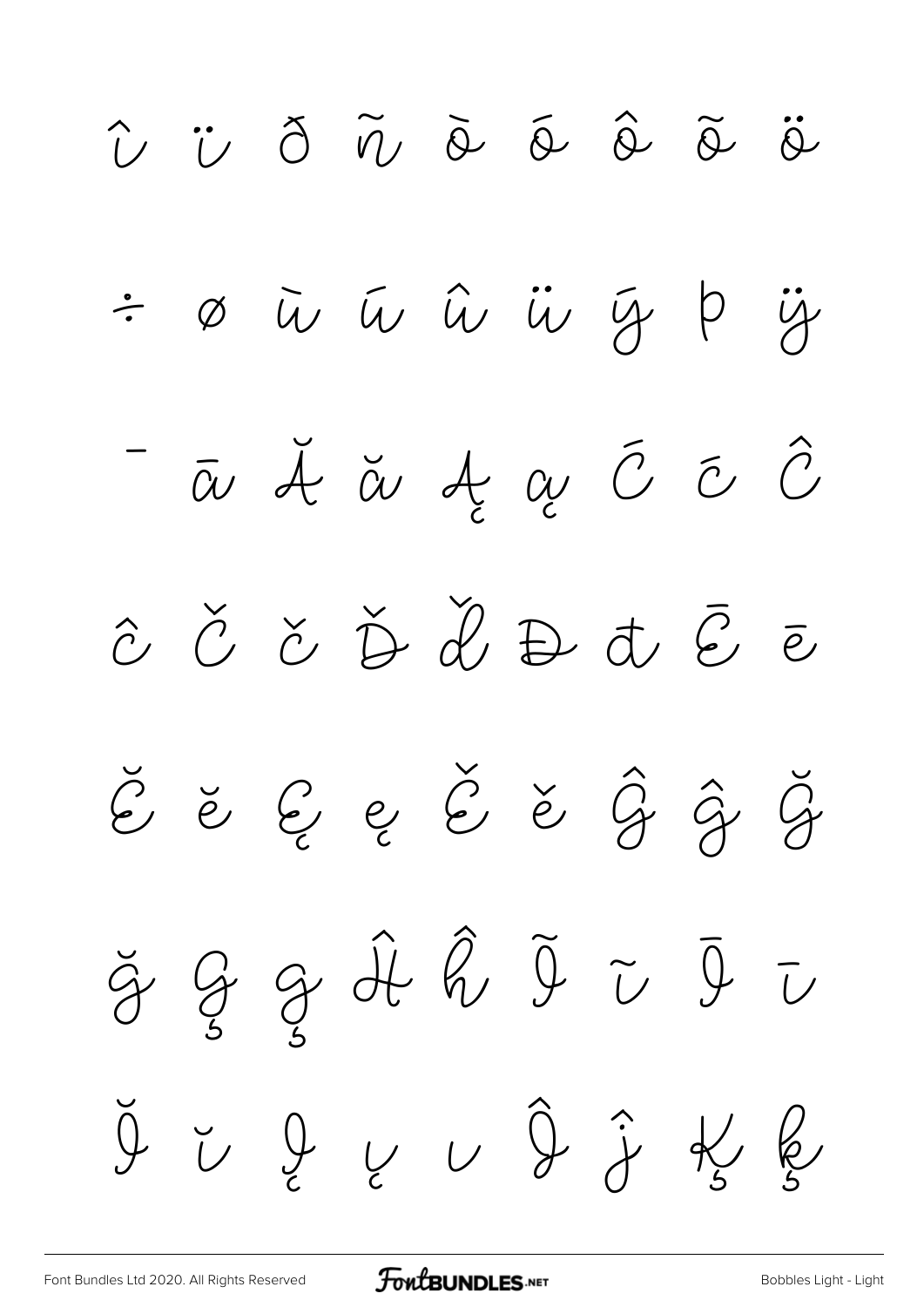Ĺ ĺ Ļ ļ Ľ ľ Ń ń Ņ ņ Ň ň Ō ō Ŏ ŏ Ŕ ŕ Ŗ ŗ Ř ř Ś ś Ŝ ŝ Ş  $g$   $g$   $g$   $g$   $\uparrow$   $f$   $\tilde{t}$   $\tilde{u}$   $\tilde{w}$ Ū ū Ŭ ŭ Ů ů Ų ų Ŵ ŵ Ŷ ŷ Ÿ Ź ź Ž ž Ơ ô Ŵ ŵ Ă ǎ Ď ~ Ŏ ŏ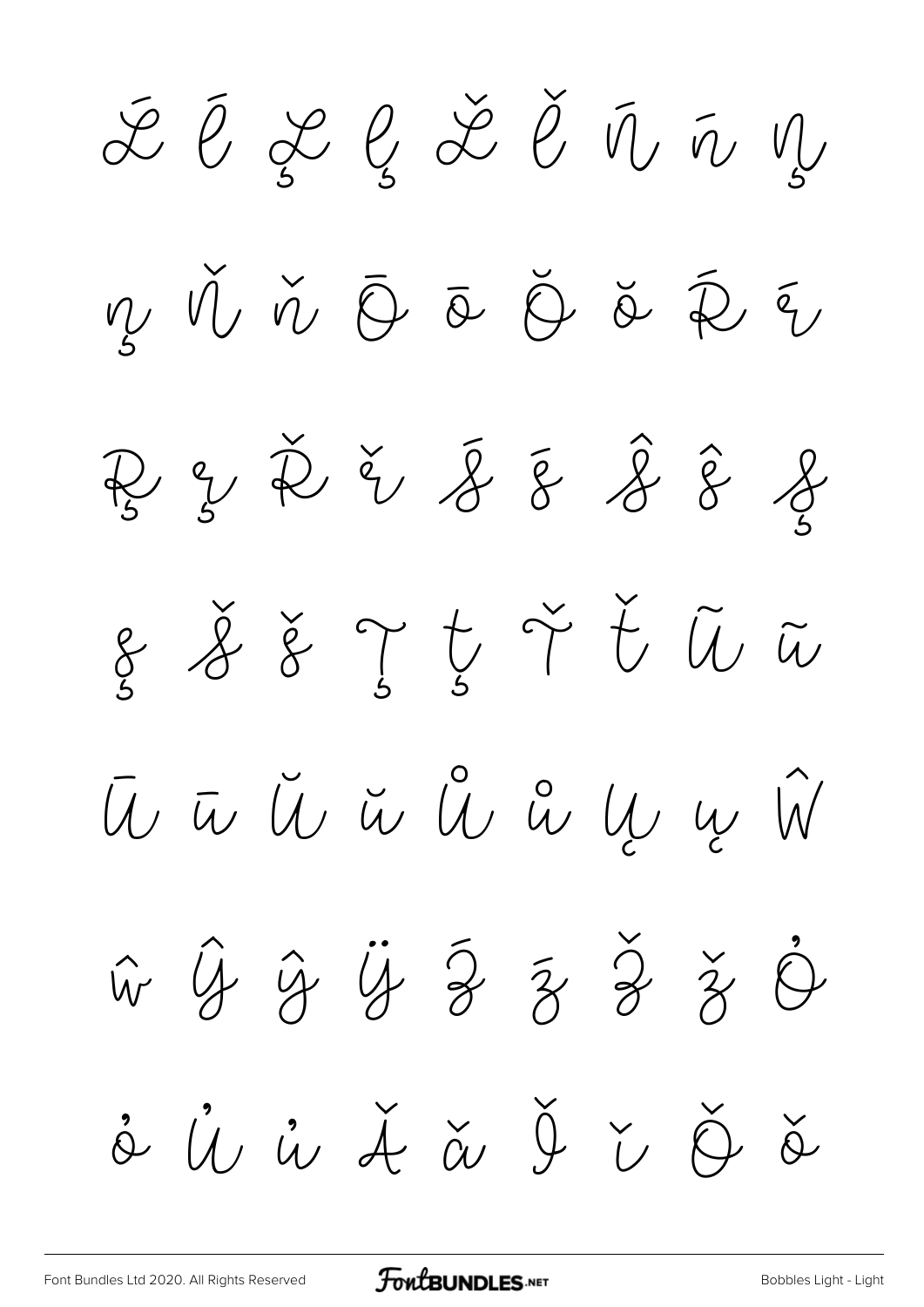ŬŬĞŠKŘQQŤ  $\tilde{g}$   $\tilde{g}$   $\uparrow$   $\check{t}$  de  $\check{h}$  de  $\dot{u}$  $\mathcal{C}$  $990007$ O  $\overline{O}$  $\overline{5}$  $\overline{\phantom{a}}$  $f$  $, 2$  $66$  $2CC$  $\overline{c}$ dd ee bl ggllmmmnoopp

FontBUNDLES.NET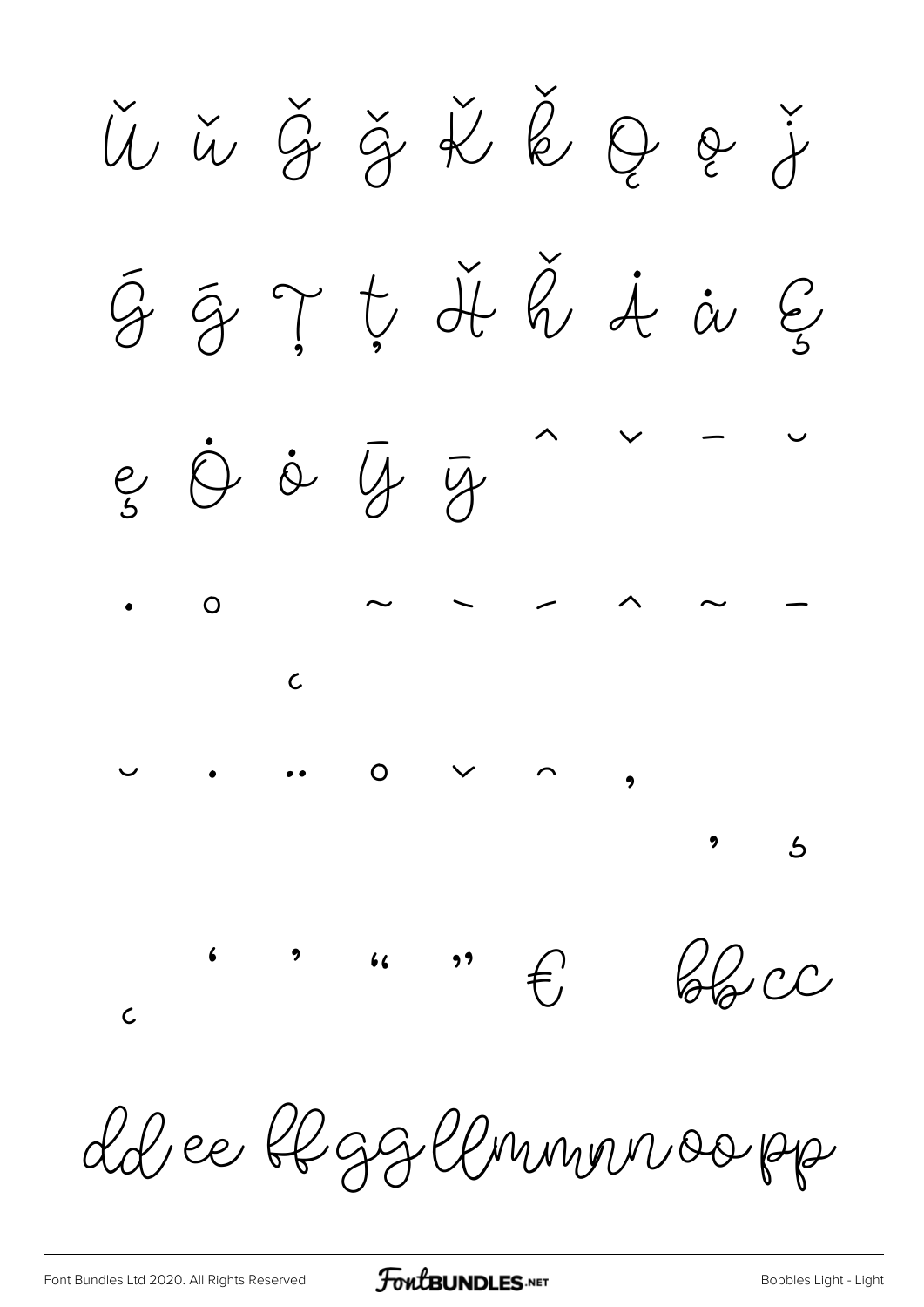29 0 88 tt 33 1

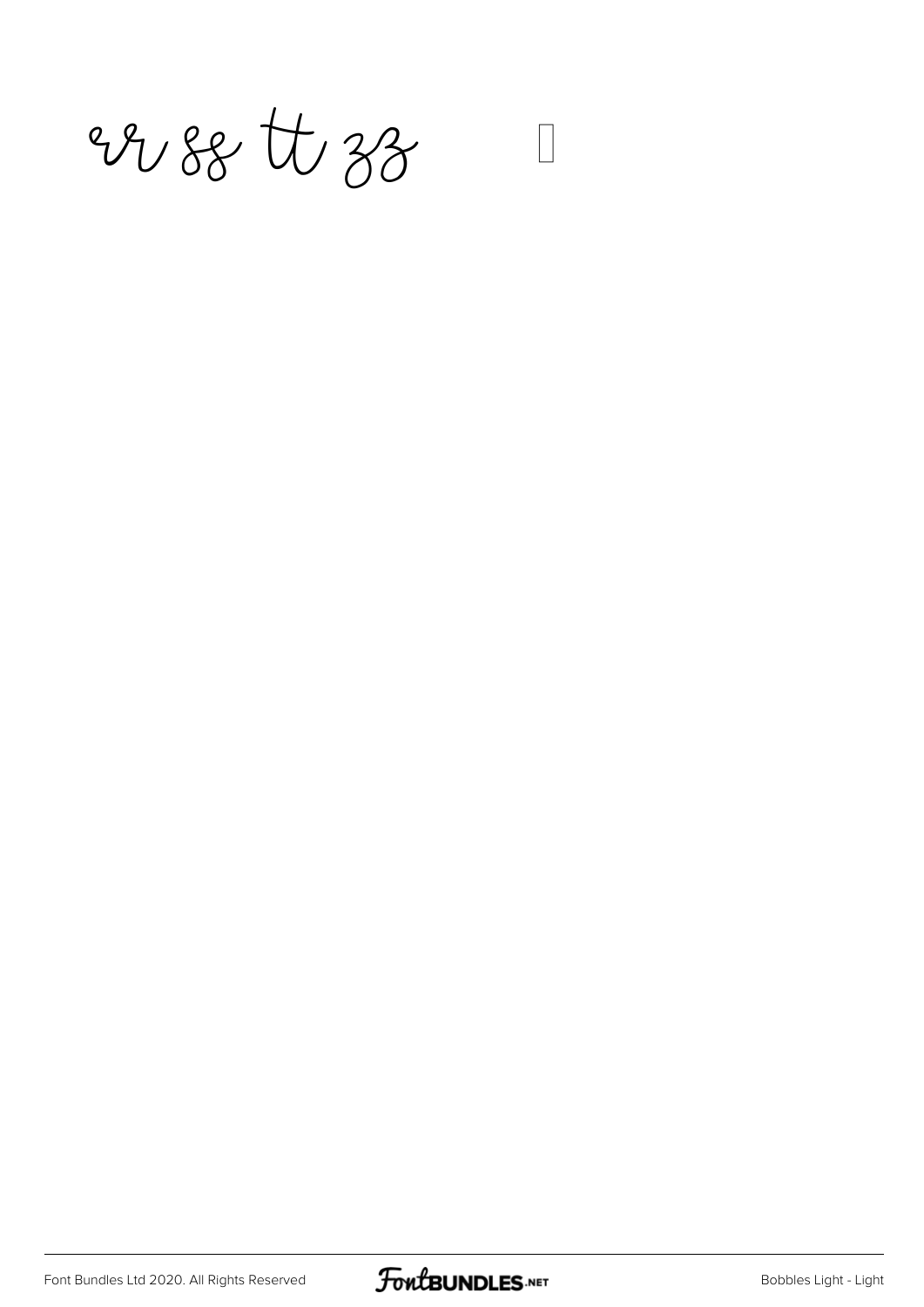#### Bobbles Regular - Regular

**Uppercase Characters** 

ABCDEFGHIJKEM MARQARTWVWX4Z

Lowercase Characters

abcdefghijklmnop

**Numbers** 

0123456789

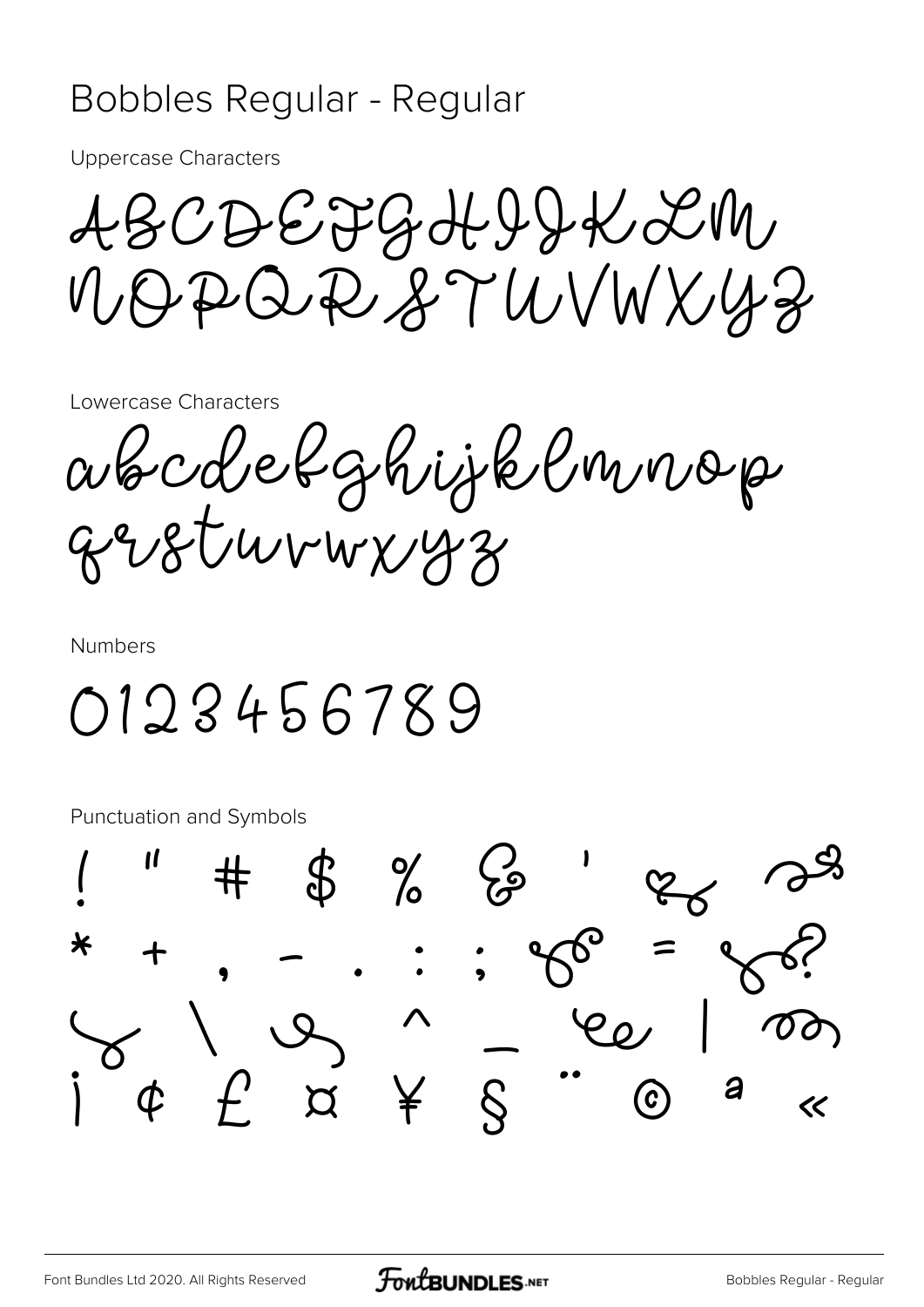

À Á Â Ã Ä Å Æ Ç È É Ê Ë Ì Í Î Ï Ñ Ò Ó Ô Õ Ö × Ø Ù Ú Û U Ý Þ B à á â â ă  $\overset{\circ}{\alpha}$   $\overset{\circ}{\alpha}$   $\overset{\circ}{\alpha}$   $\overset{\circ}{\alpha}$   $\overset{\circ}{\alpha}$   $\overset{\circ}{\alpha}$   $\overset{\circ}{\alpha}$   $\overset{\circ}{\alpha}$   $\overset{\circ}{\alpha}$   $\overset{\circ}{\alpha}$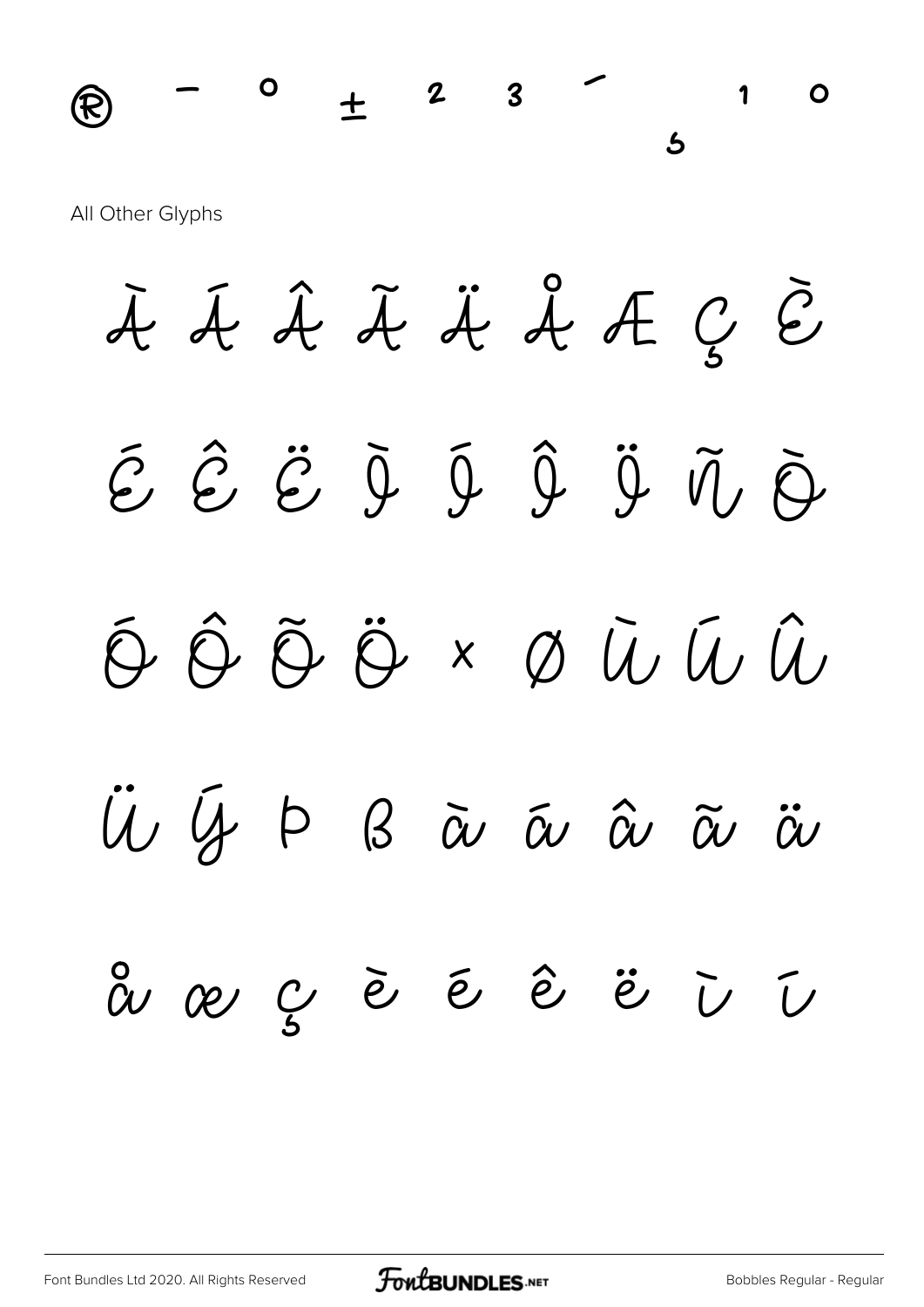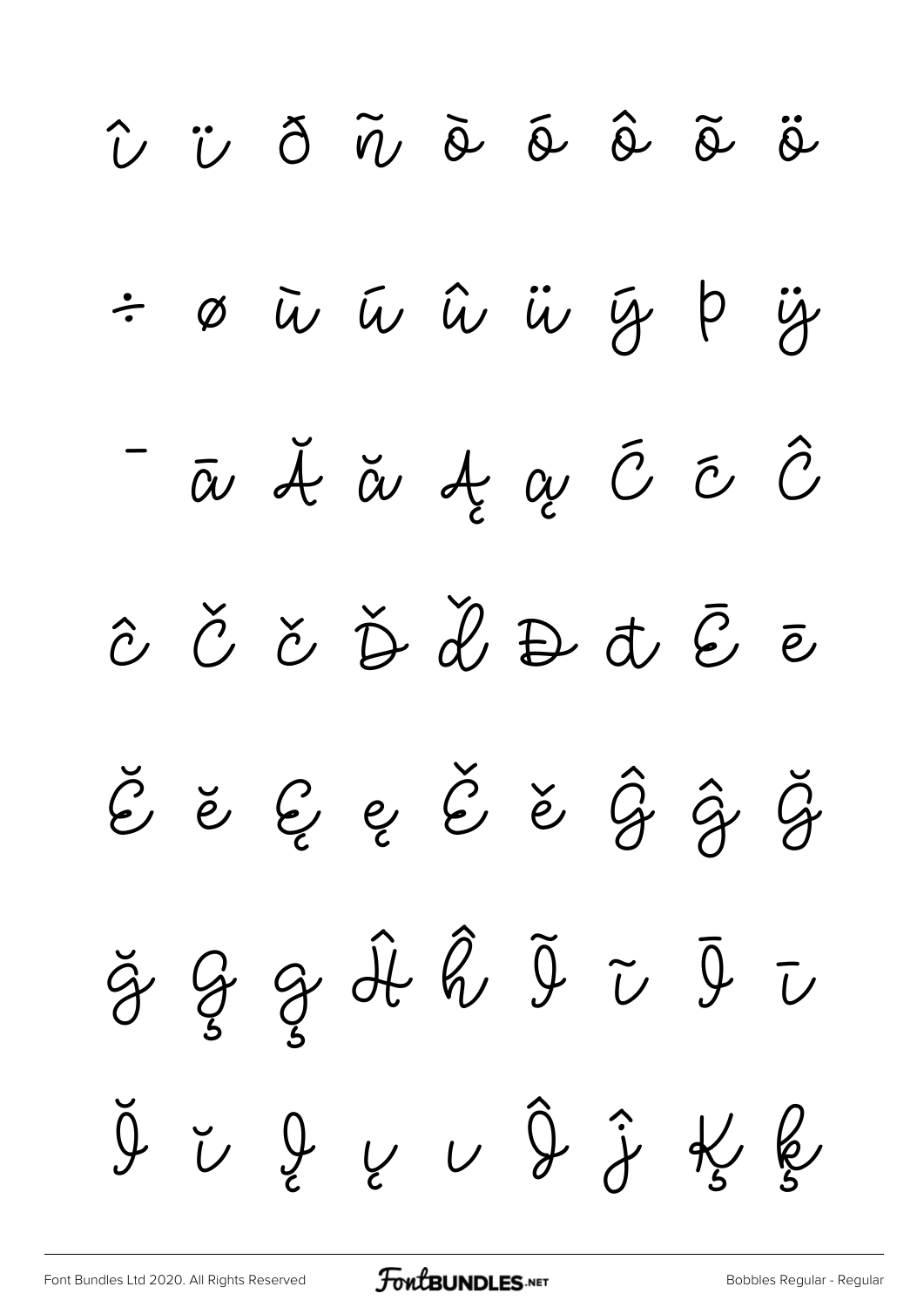Ĺ ĺ Ļ ļ Ľ ľ Ń ń Ņ ņ Ň ň Ō ō Ŏ ŏ Ŕ ŕ Ŗ ŗ Ř ř Ś ś Ŝ ŝ Ş  $g$   $g$   $g$   $g$   $g$   $t$   $\widetilde{v}$   $\widetilde{u}$   $\widetilde{w}$ Ū ū Ŭ ŭ Ů ů Ų ų Ŵ ŵ Ŷ ŷ Ÿ Ź ź Ž ž Ơ ô Ú ủ Á ǎ Ý č Ó ǒ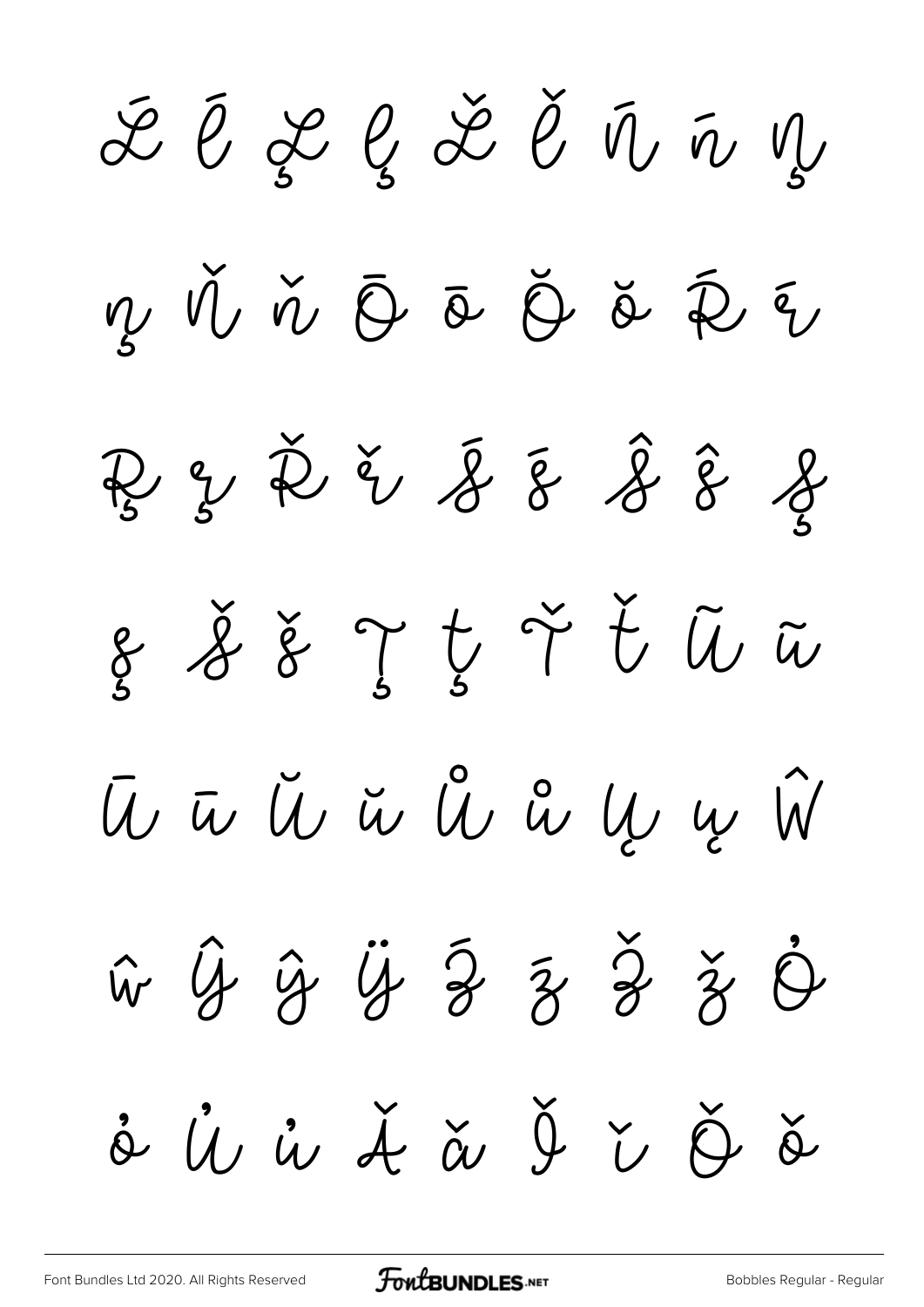Ŭ ŭ ĝ ĝ K k Q e j  $\tilde{g}$   $\tilde{g}$   $\uparrow$   $\check{t}$  de  $\check{h}$  de  $\dot{u}$  $\mathcal{C}$  $\dot{\circ}$   $\overline{y}$   $\overline{y}$  $e$   $\dot{\theta}$ O  $\mathbf O$  $f$  $^{\bullet}$  $20C$  $\overline{\mathcal{C}}$ dd ee bbggllmmmnoopp

**FoutBUNDLES.NET**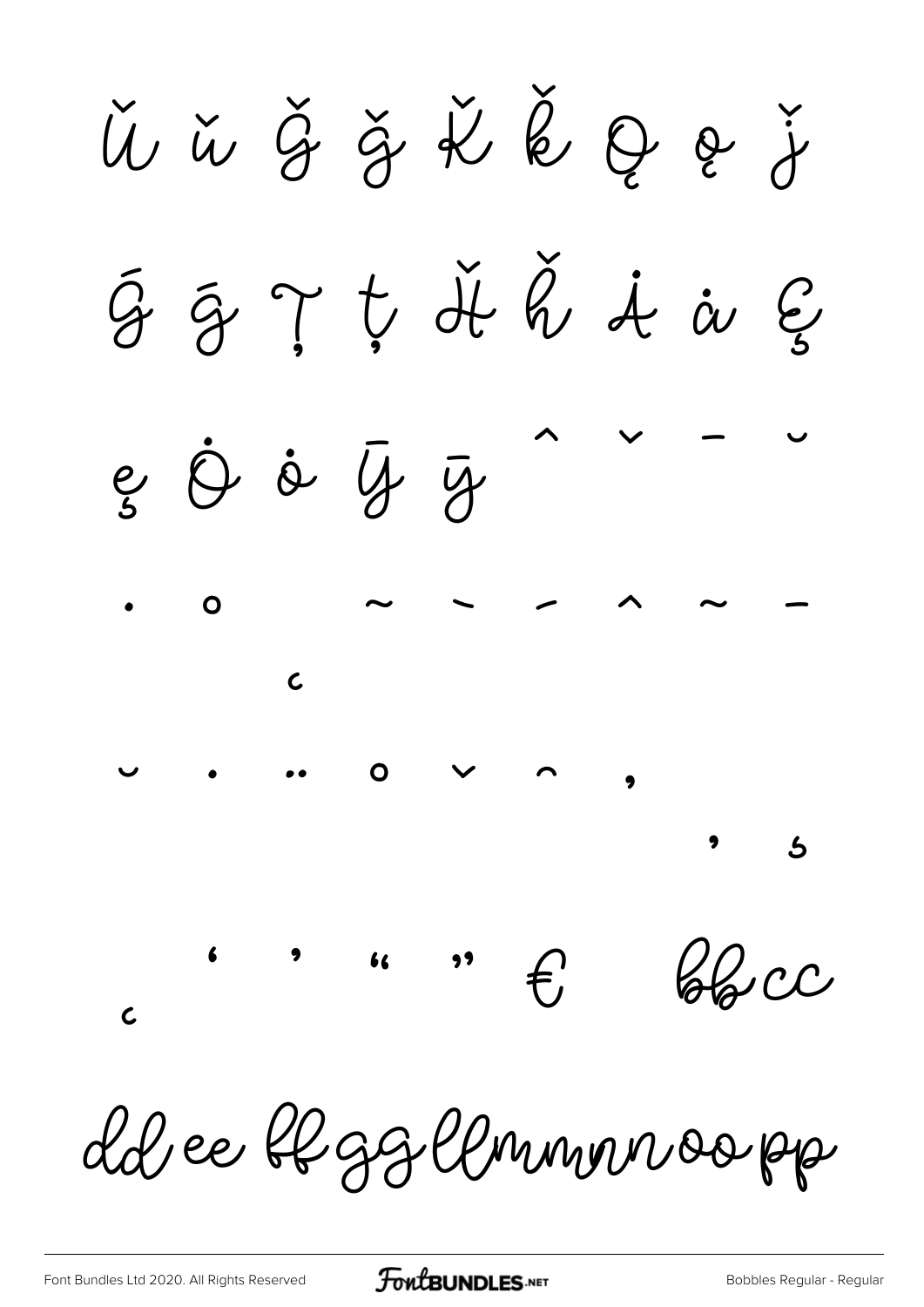29 0 88 tt 38 1

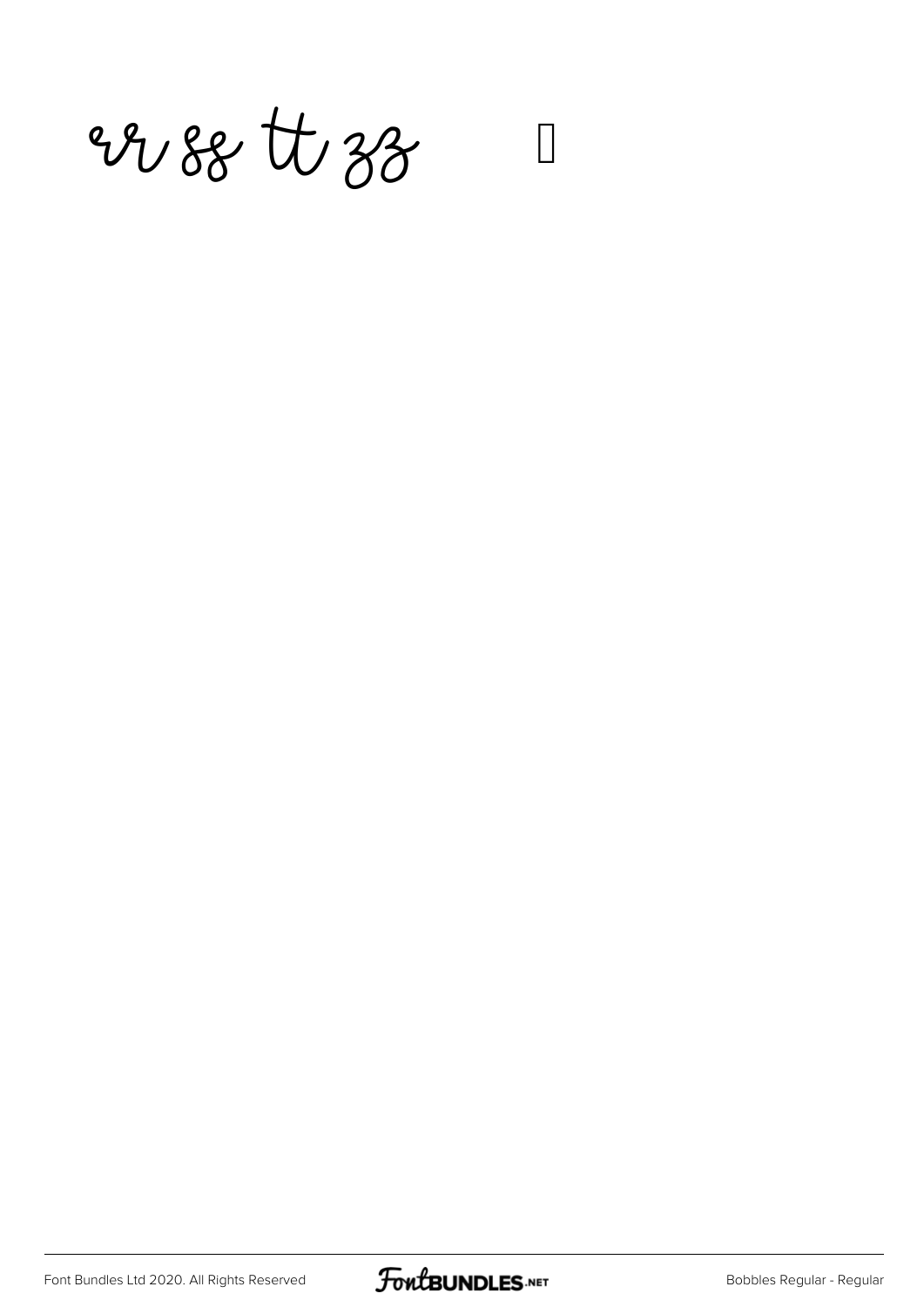#### Gray Skies Alternates - Regular

**Uppercase Characters** 

### arbbccddeellgglistthshil nimmagept resttkjerberdrez

Lowercase Characters

abcde lghij klmnopq  $928Uuvwxyy$ 

**Numbers** 

PRESERTICITIONSTE

Punctuation and Symbols



**FoutBUNDLES.NET**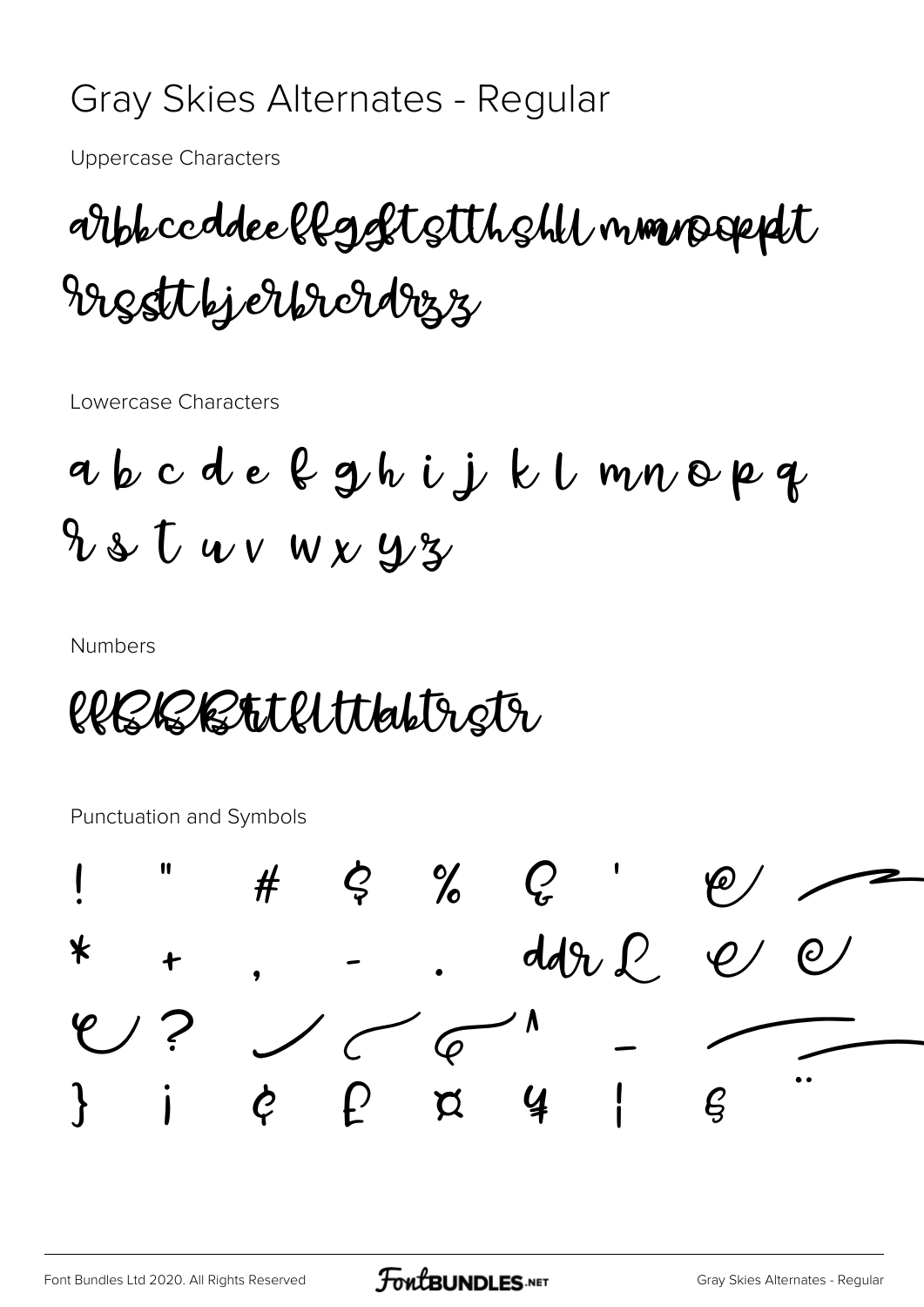

## À Á Â Ã Ä Å Æ Ç È É Ê Ë Ì Í Î Ï Ð Ñ Ò Ó Ô Õ Ö × Ø Ù Ú  $\hat{U}$   $\ddot{U}$   $\dot{Y}$   $\beta$   $\ddot{a}$   $\ddot{a}$   $\ddot{a}$   $\ddot{a}$ ä å æ ç è é ê ë ì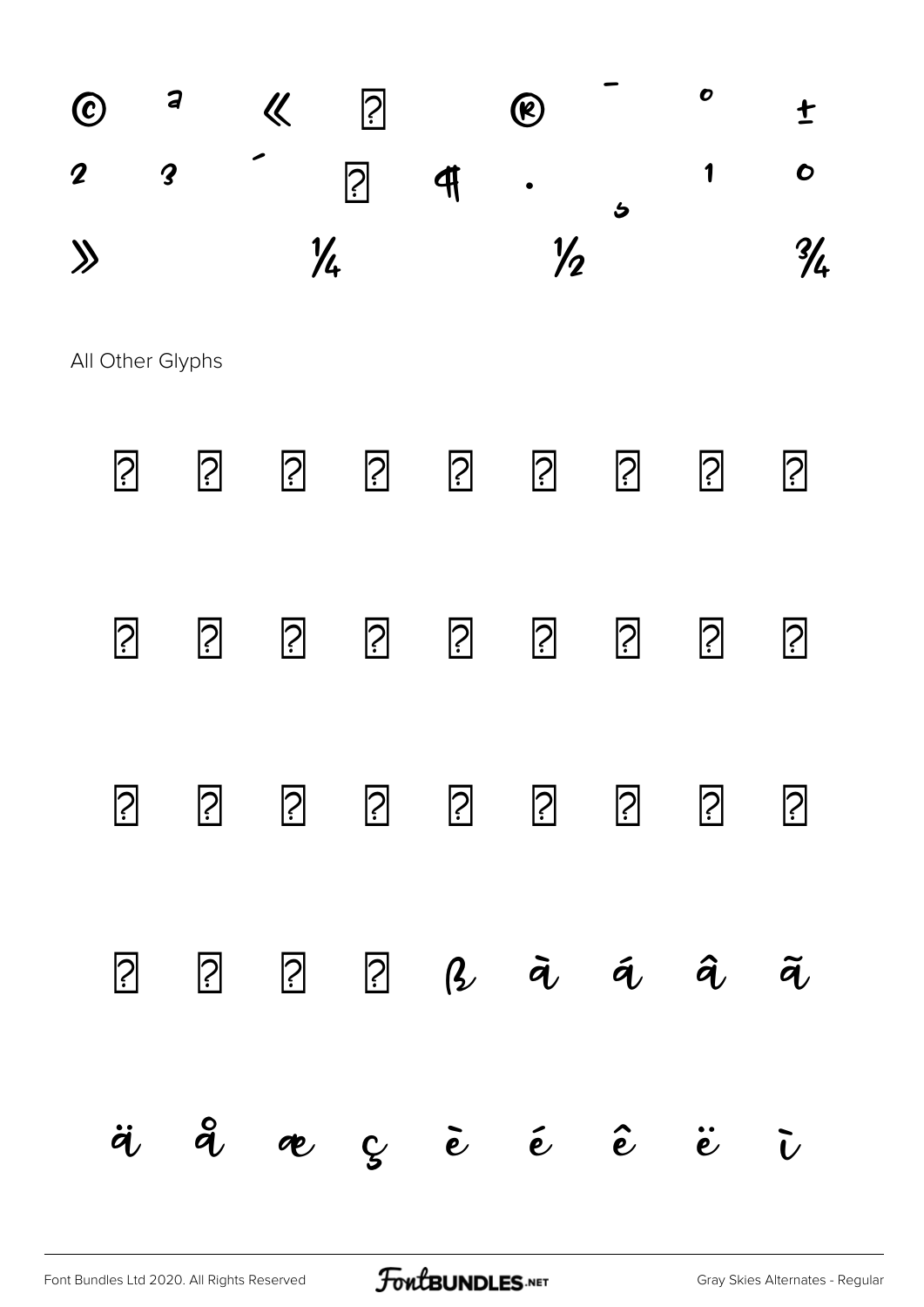# $\tilde{\iota}$   $\tilde{\iota}$   $\tilde{\upsilon}$   $\tilde{\upsilon}$   $\tilde{\upsilon}$   $\tilde{\upsilon}$   $\tilde{\upsilon}$   $\tilde{\upsilon}$   $\tilde{\upsilon}$ ö ÷ ø ù ú û ü ý þ

ÿ

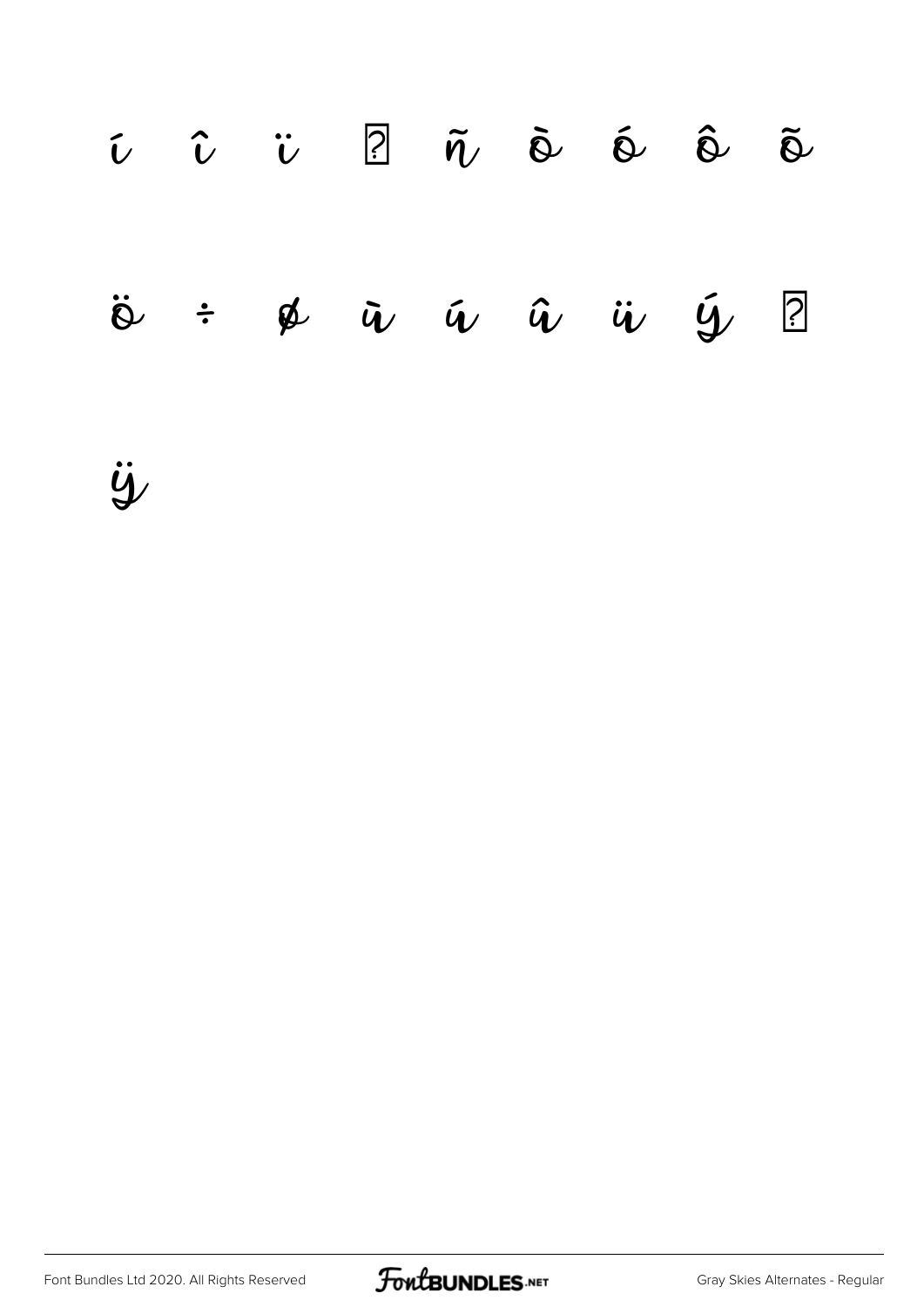#### Terrapin - Regular

**Uppercase Characters** 

### ABCDEFGHIJKLMNOPQR STUVWXYZ

Lowercase Characters

abcdefghijklmnopqns Tuvwxyz

**Numbers** 

### 0123456789

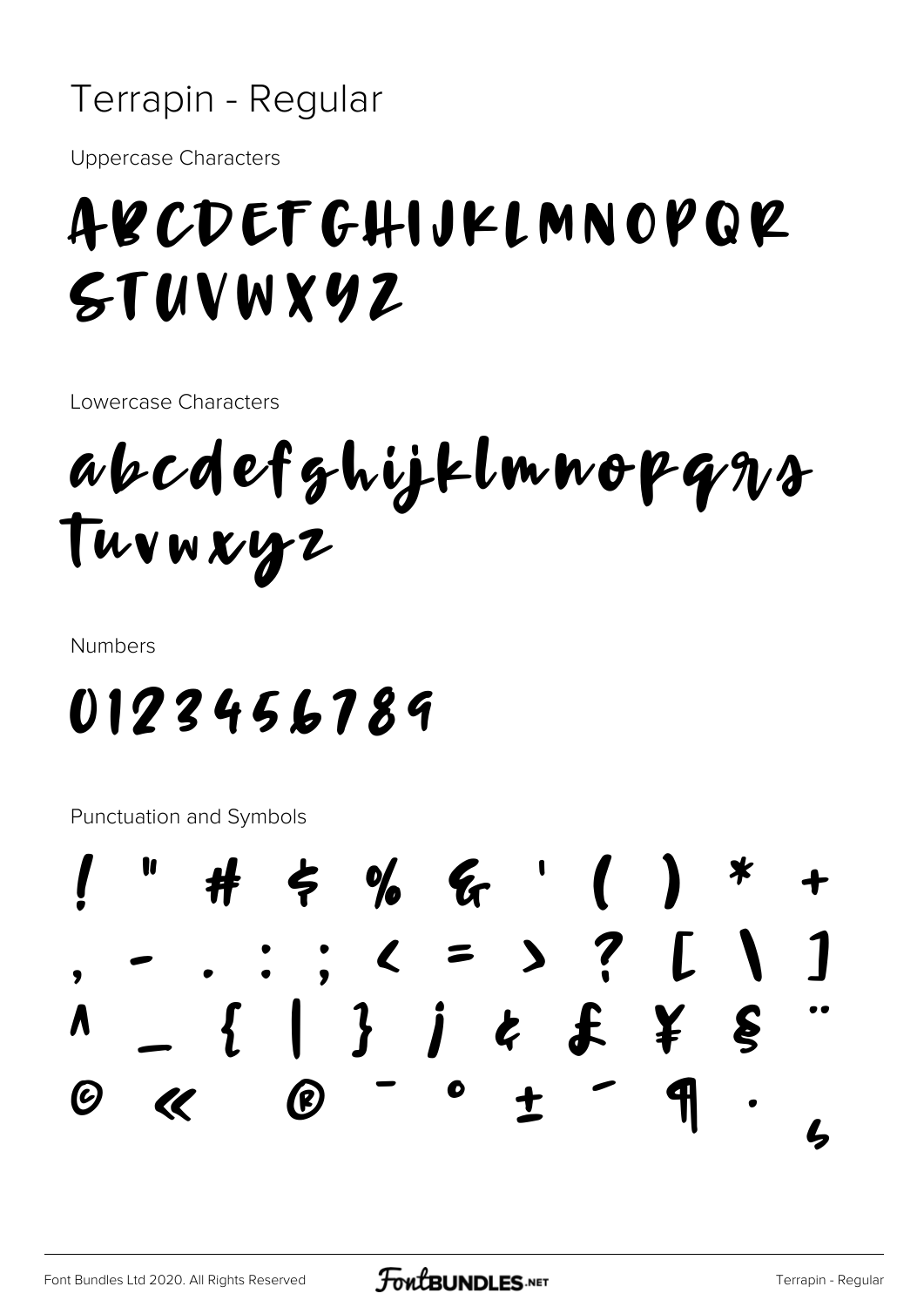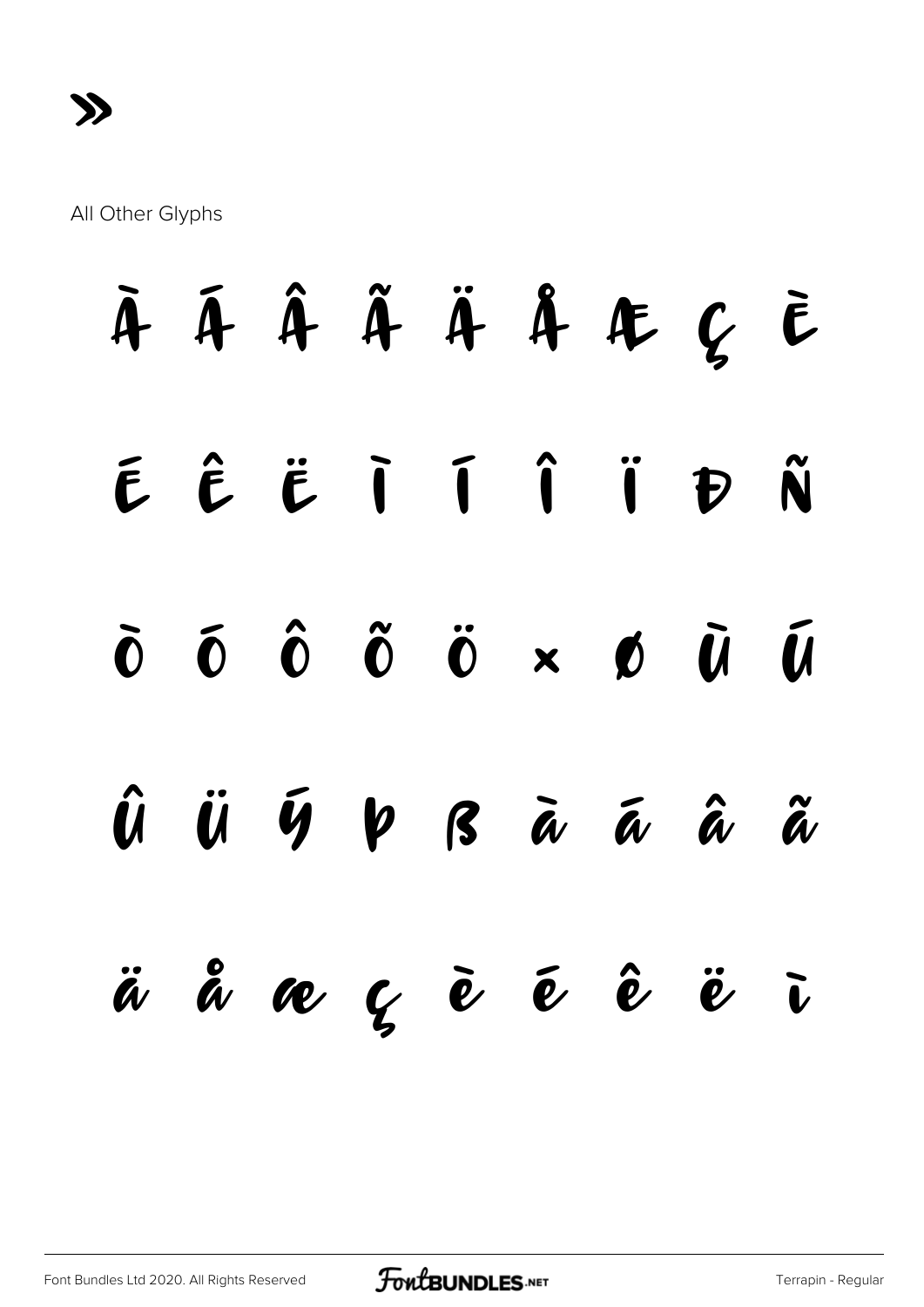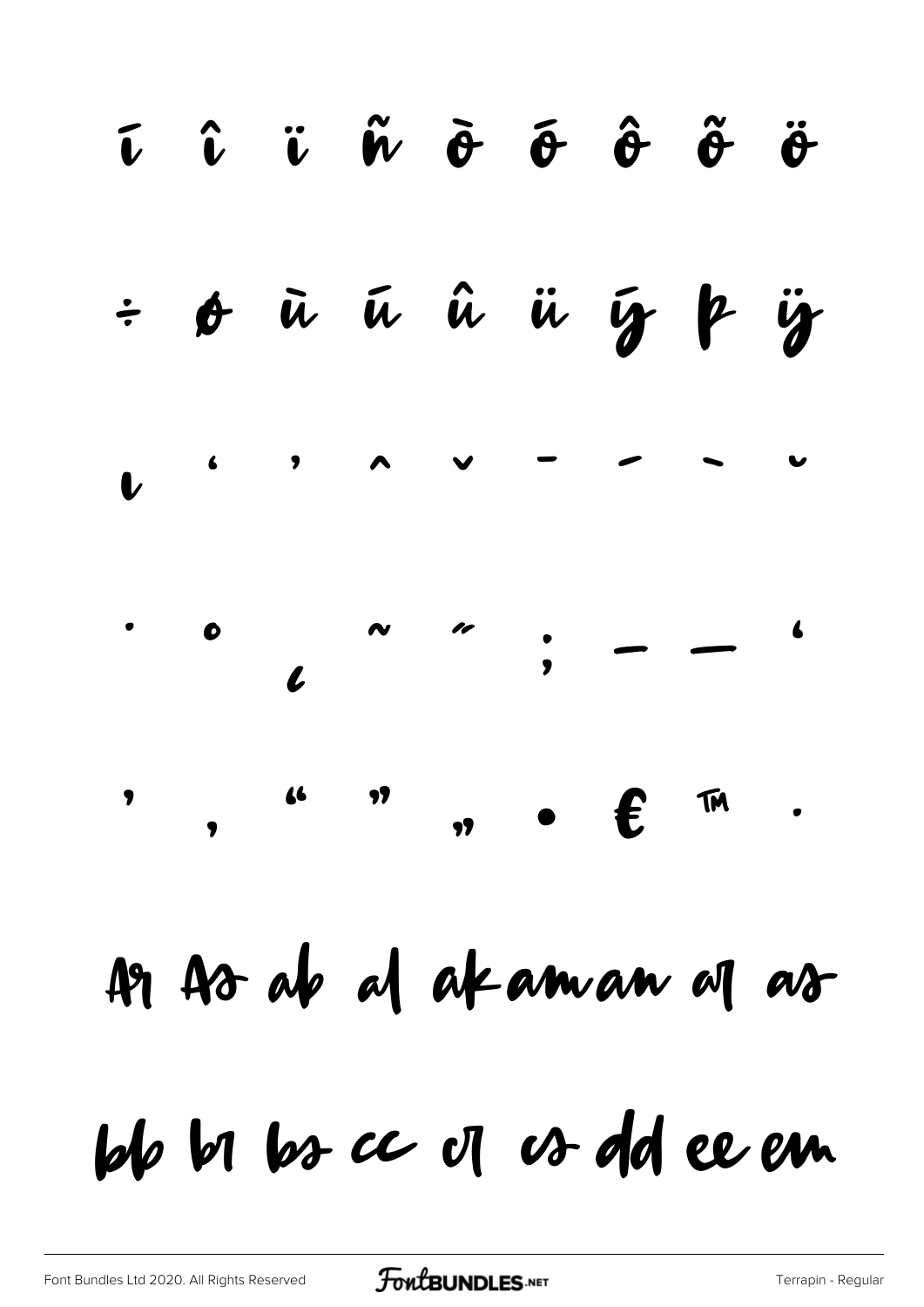# en es et it at gerejt es il is kg 11 mmmgmsnu ns ob of of oo of or of my m pr It sommen wil us goisso t essassanssossammemmatt ett itt ett utt av den im een wondbook Ti ft gejit it il wiewiewi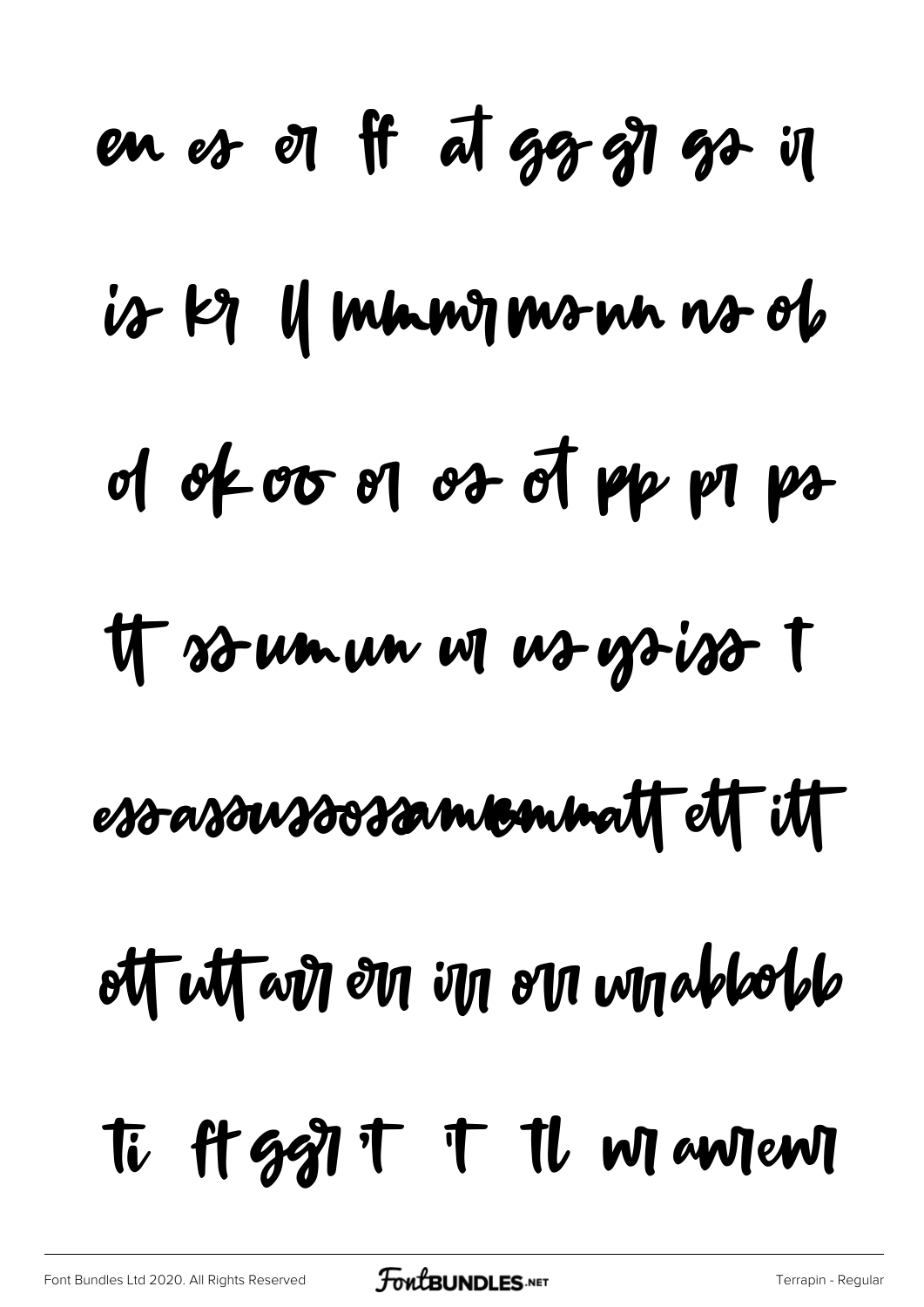## inviewinvites it all ell ill oll

## ull el oorinoon b p l a

## s m n n i g c j x

## $d$  f  $r$   $\Box$

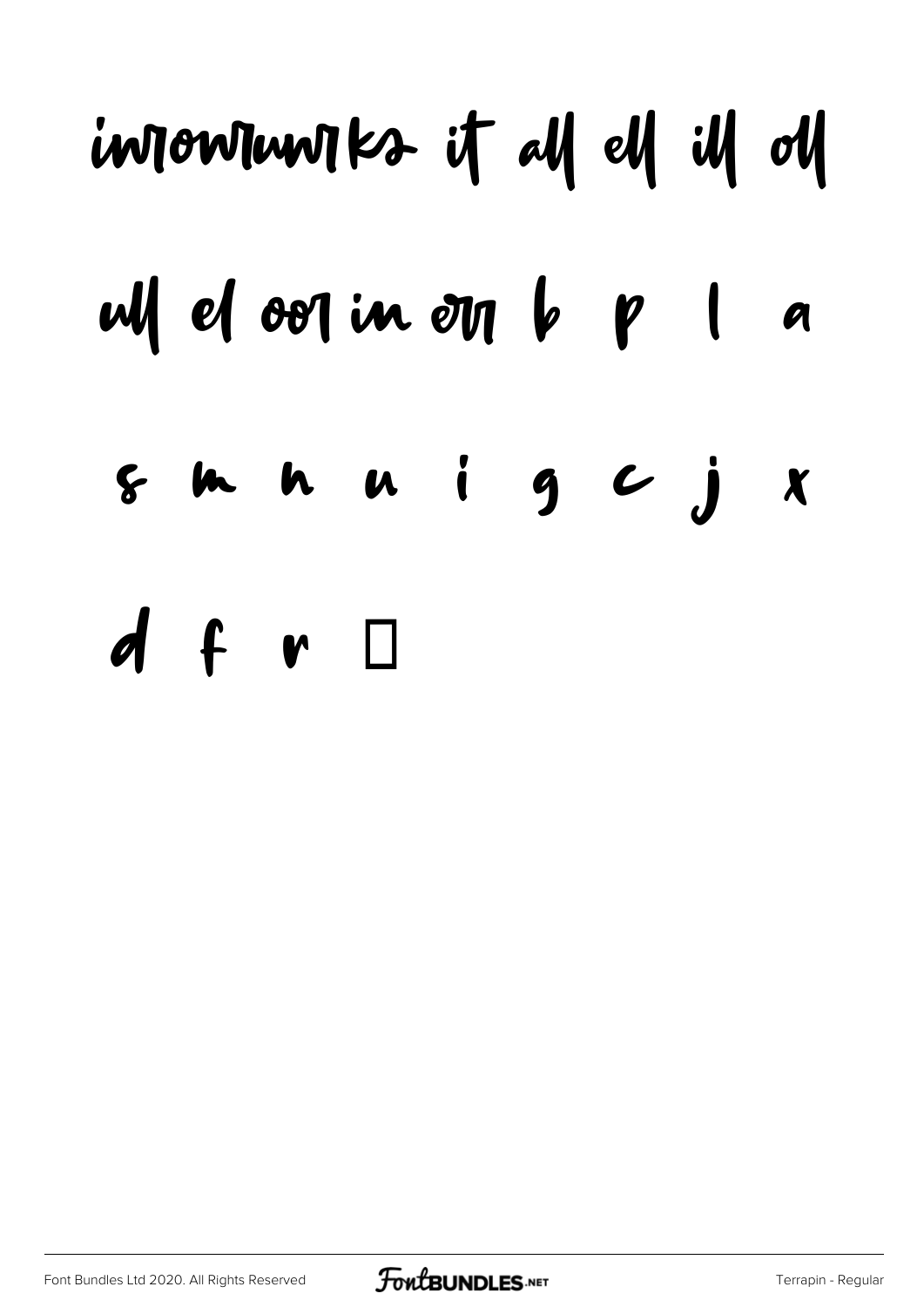#### Gray Skies - Regular

**Uppercase Characters** 

### ABCDEFGHI JKRMNOPQ RSTUV WXYZ

Lowercase Characters

abcde lghijklmnopq  $\mathcal{V}$  s t u v w x y z

**Numbers** 

#### 0122456789

| $\frac{1}{2}$ " # $\zeta$ % $\zeta$ ' ( ) |  |  |  |  |
|-------------------------------------------|--|--|--|--|
|                                           |  |  |  |  |
|                                           |  |  |  |  |
|                                           |  |  |  |  |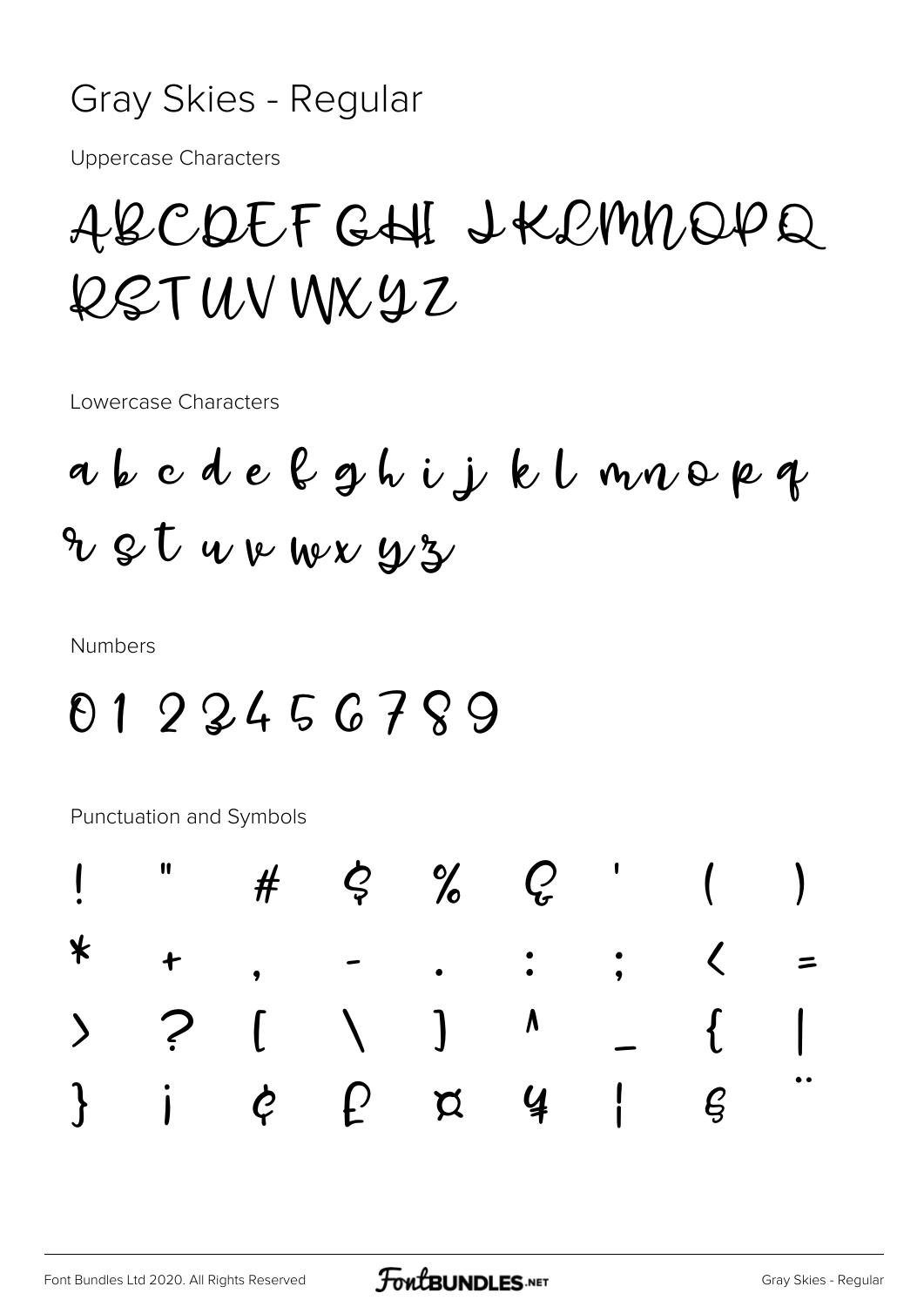

A Á Â Ã Ä Å Å Æ Ç Ē ÉÊËĪÍÎ  $\ddot{I}$  $\mathfrak{D}$   $\tilde{\eta}$  $\begin{array}{ccc} \tilde{Q} & \tilde{Q} & \tilde{Q} & \tilde{Q} & \tilde{Q} & \tilde{x} \end{array}$  $\tilde{U}$  $\emptyset$   $\mathcal{U}$  $\hat{u}$   $\hat{u}$   $\hat{u}$   $\infty$  $\hat{a}$  $\tilde{a}$  $\tilde{a}$  $\tilde{a}$  $\overset{\circ}{a}$  $\c{c}$   $\c{e}$   $\c{e}$  $\ddot{\boldsymbol{a}}$  $\hat{e}$  $\ddot{e}$ æ  $\tilde{U}$